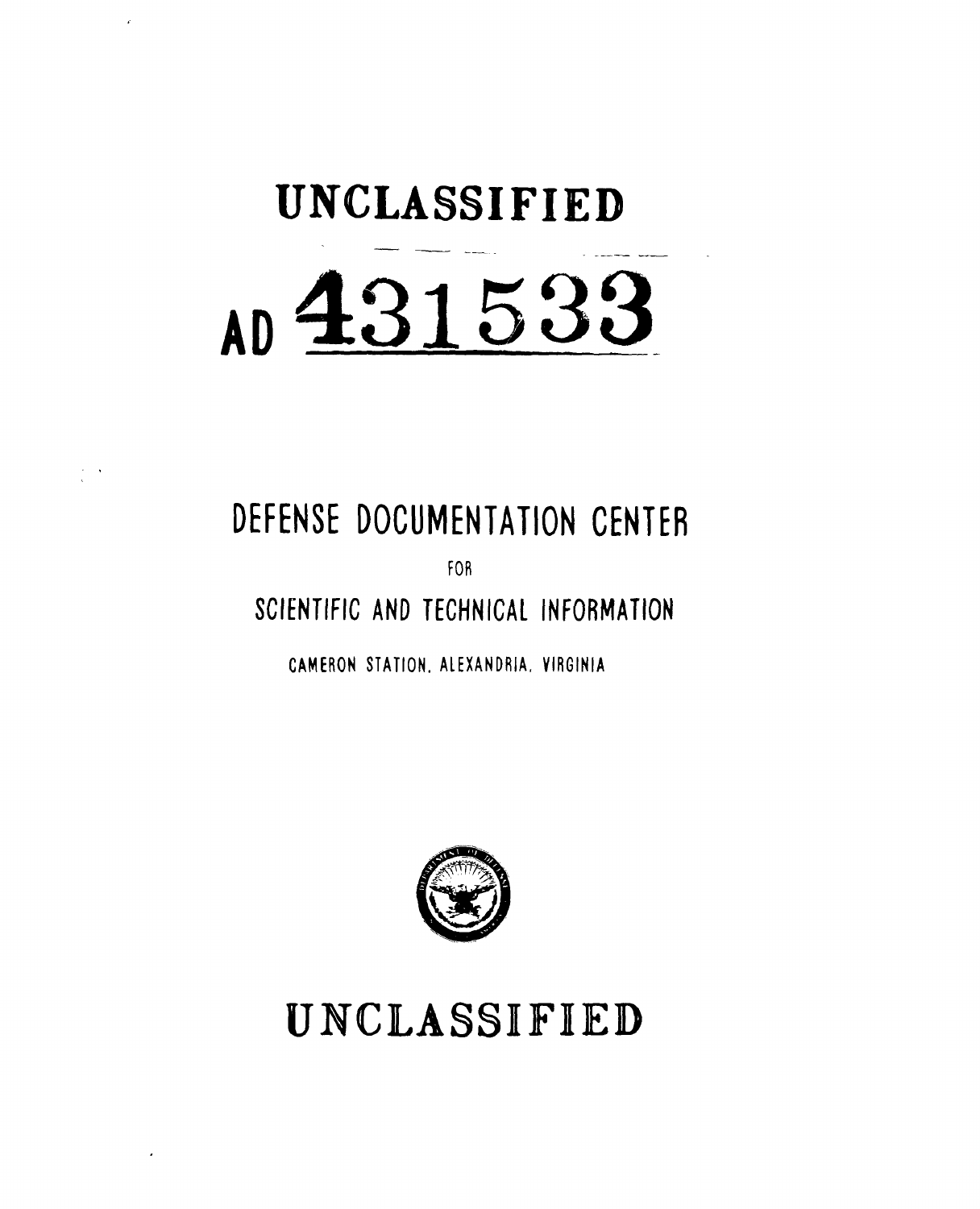NOTICE: When government or other drawings, specifications or other data are used for any purpose other than in connection vith **a** definitely related goverment **pt** operation, the **U. So Goverment** thereby **incurs** no **responsibility, nor any** obligation whatsoever; and the fact that the Government **my** have forzulated, fu.nished, or in **any** vay supplied the said **dravings, specifications,** or other data is not to be regarded by implication or othervisa **as** in any mer **licensing** the bolder or any other person or corporation, or conveying any rights or **ptriission** to mnufacture, use or **sell** any patented invention that may in any way be related thereto.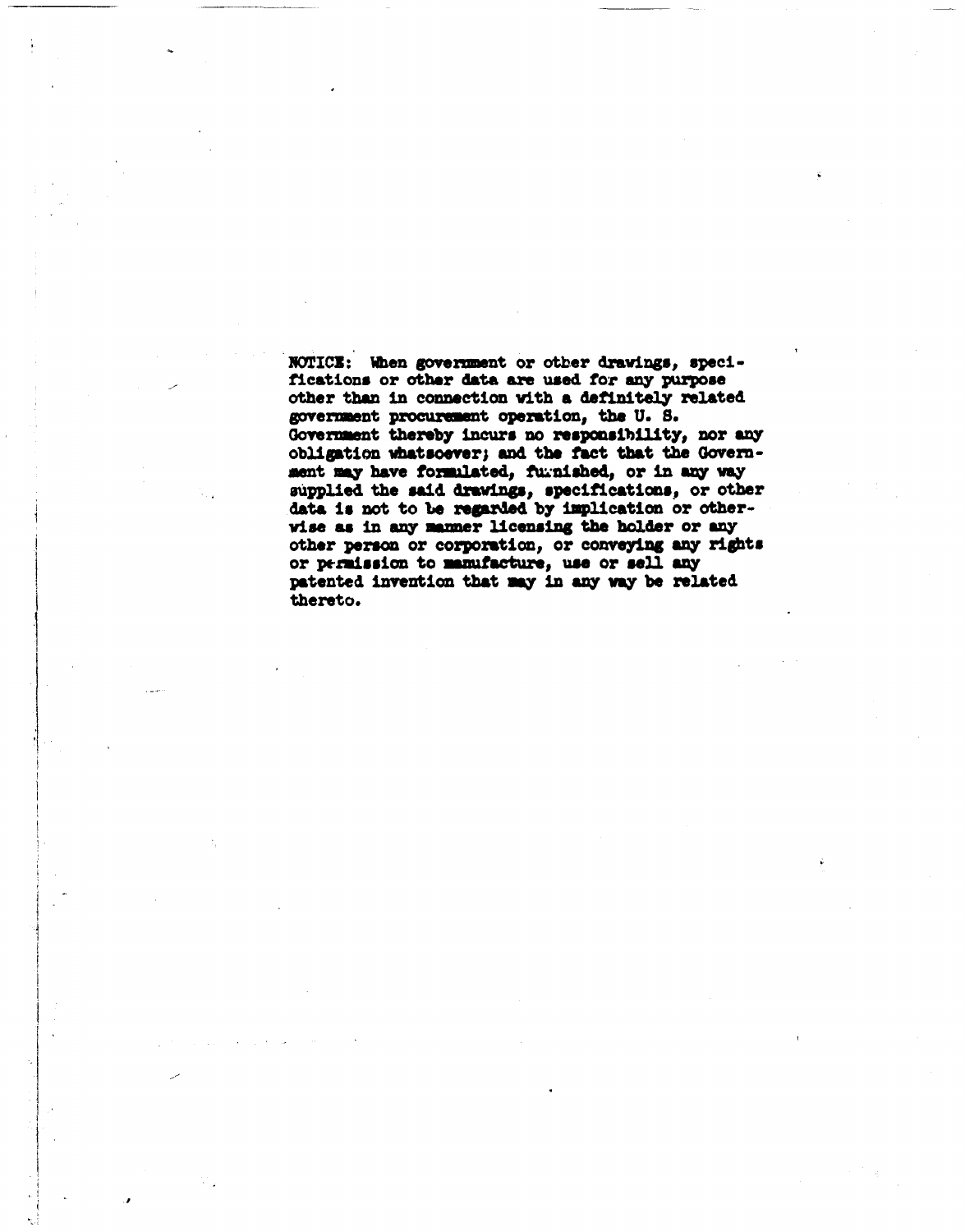₫,

₩

ತಮದೆಯಲ

**RO BAGINERRY IN TOTAL RATE** 

## THE INFLUENCE OF SLIGHT LEADING-EDGE BLUNTNESS **ON BOUNDARY-LAYER TRANSITION AT A MACH NUMBER OF EIGHT**

**By**

Jack **D.** Whitfield and **J.** Leith Potter von Kármán Gas Dynamics Facility ARO, Inc.

## **TECHNICAL DOCUMENTARY** REPORT **NO.** AEDC-TDR-64-18

**March 1964**

Program Element **62405334/8953,** Task **895303**

(Prepared under Contract No. **AF** 40(600)-1000 **by** ARO, Inc., contract operator of **AEDC,** Arnold Air Force Station, Tenn.)

**ARNOLD ENGINEERING DEVELOPMENT CENTER AIR FORCE SYSTEMS COMMAND UNITED STATES AIR FORCE**

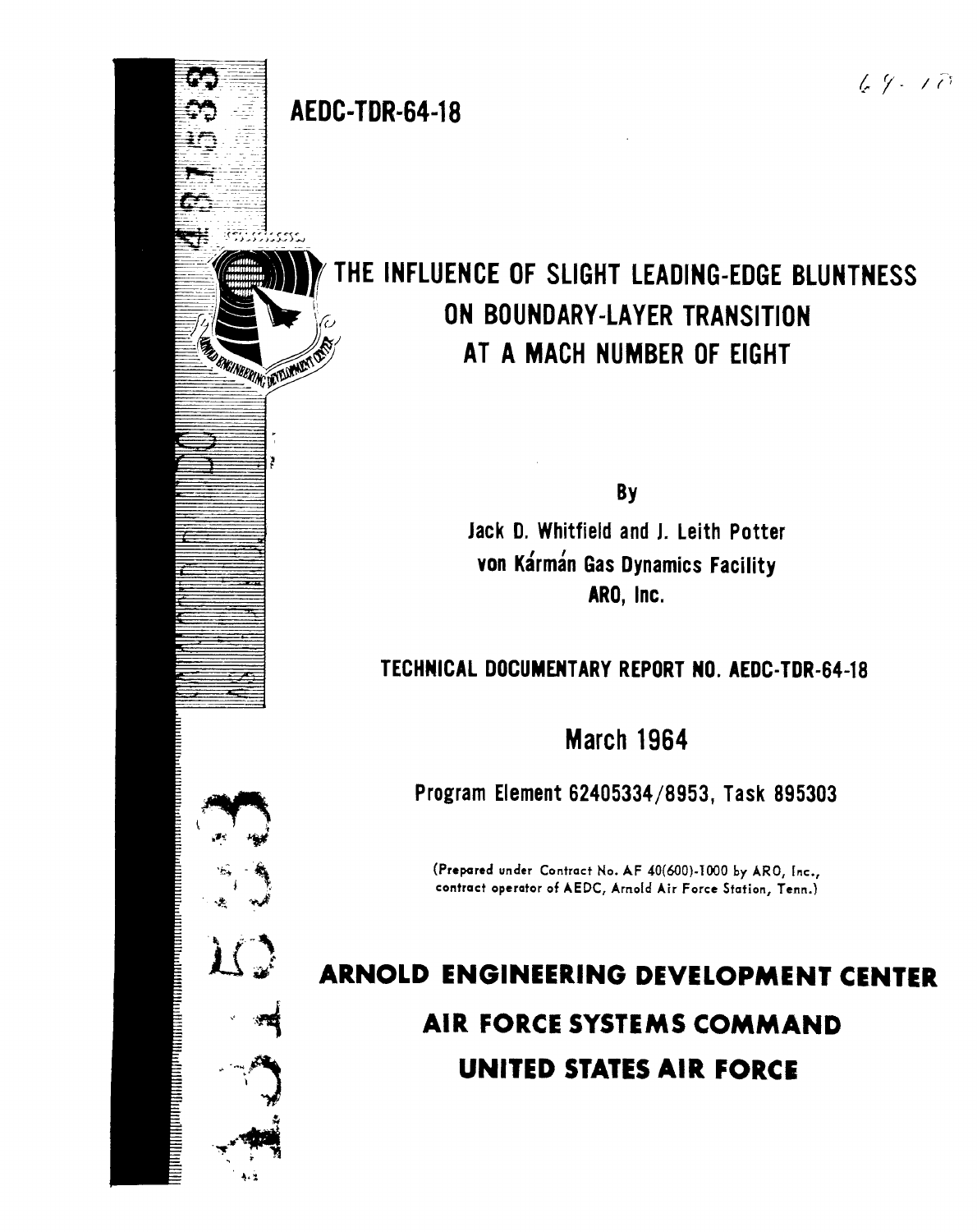**AEDC.TDR-64-18**

### **£** THE **INFLUENCE** OF SLIGHT **LEADING-EDGE BLUNTNESS ON** BOUNDARY-LAYER TRANSITION **AT A MACH** NUMBER OF **EIGHT**

By Jack **D.** Whitfield and **3.** Leith Potter von Karman Gas Dynamics Facility ARO, Inc. a subsidiary of Sverdrup and Parcel, Inc.

March 1964

ARO Project No. VB2943

AP - AEDC<br>Acmid APS Tom

のこと あまま

 $\pmb{\mathcal{E}}$ 

 $\bar{\mathbf{v}}$ 

 $\bullet$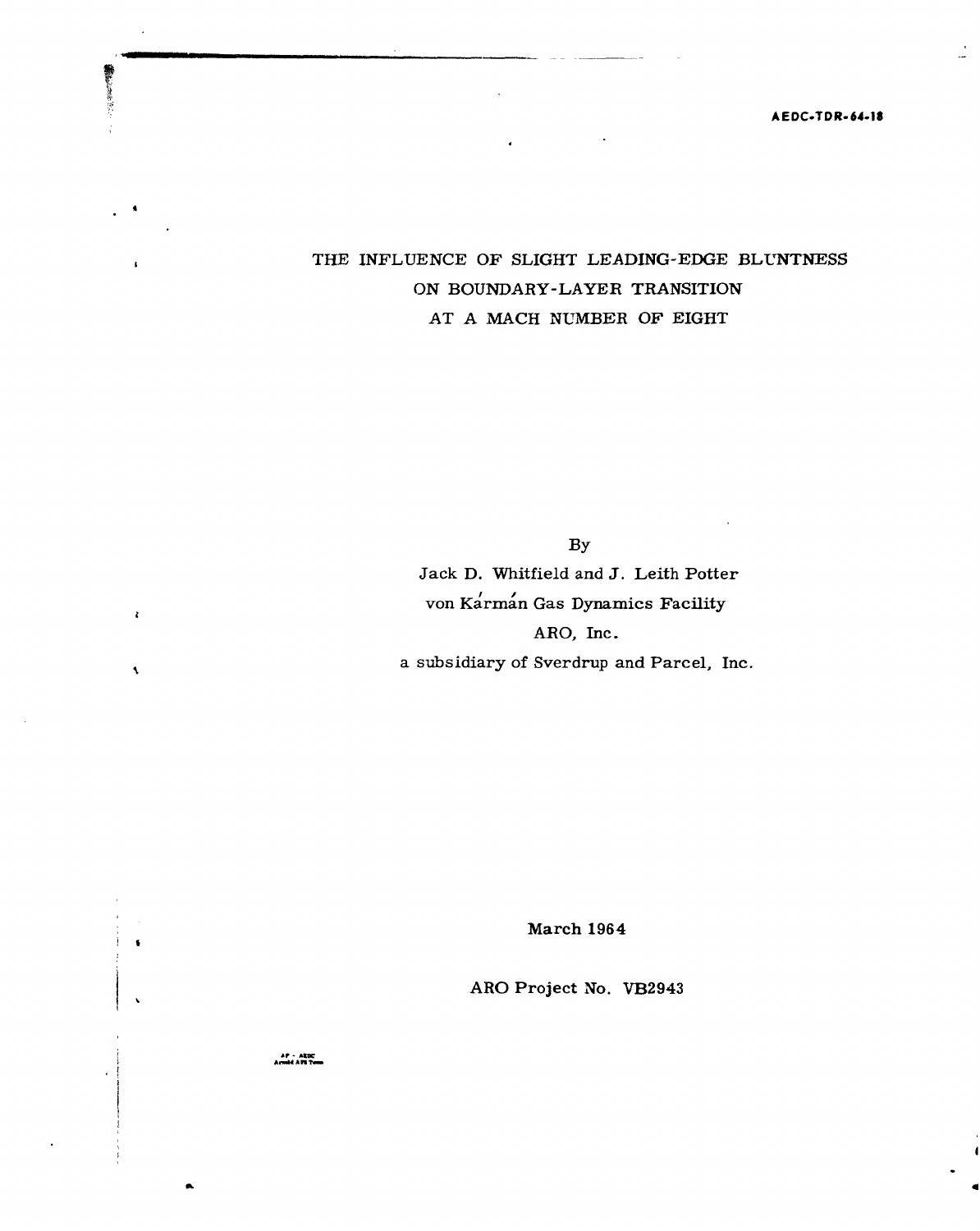#### **ABSTRACT**

The influence of leading-edge geometry on boundary-layer transition on a hollow cylinder aligned with the flow has been studied under hypersonic conditions with near adiabatic wall temperature. Effects on the Reynolds number of boundary-layer transition produced by varying free-stream unit Reynolds number and small degrees of leading-edge bluntness are shown to be qualitatively similar to results previously reported by the authors for Mach numbers of 3 to 5. There was a pronounced favorable effect associated with increases in both factors.

Comparisons are made with the theoretical estimates of the influence of bluntness given by Moeckel. Although qualitative agreement with Moeckel's theory is noted, quantitative agreement is not shown and some doubt concerning the theory is expressed.

#### **PUBLICATION REVIEW**

**This report has been reviewed and publication is approved.**

Capt, USAF **DCS/Research** Gas Dynamics Division DCS/Research

Jay T. Edwards, III // Donald R. Eastman,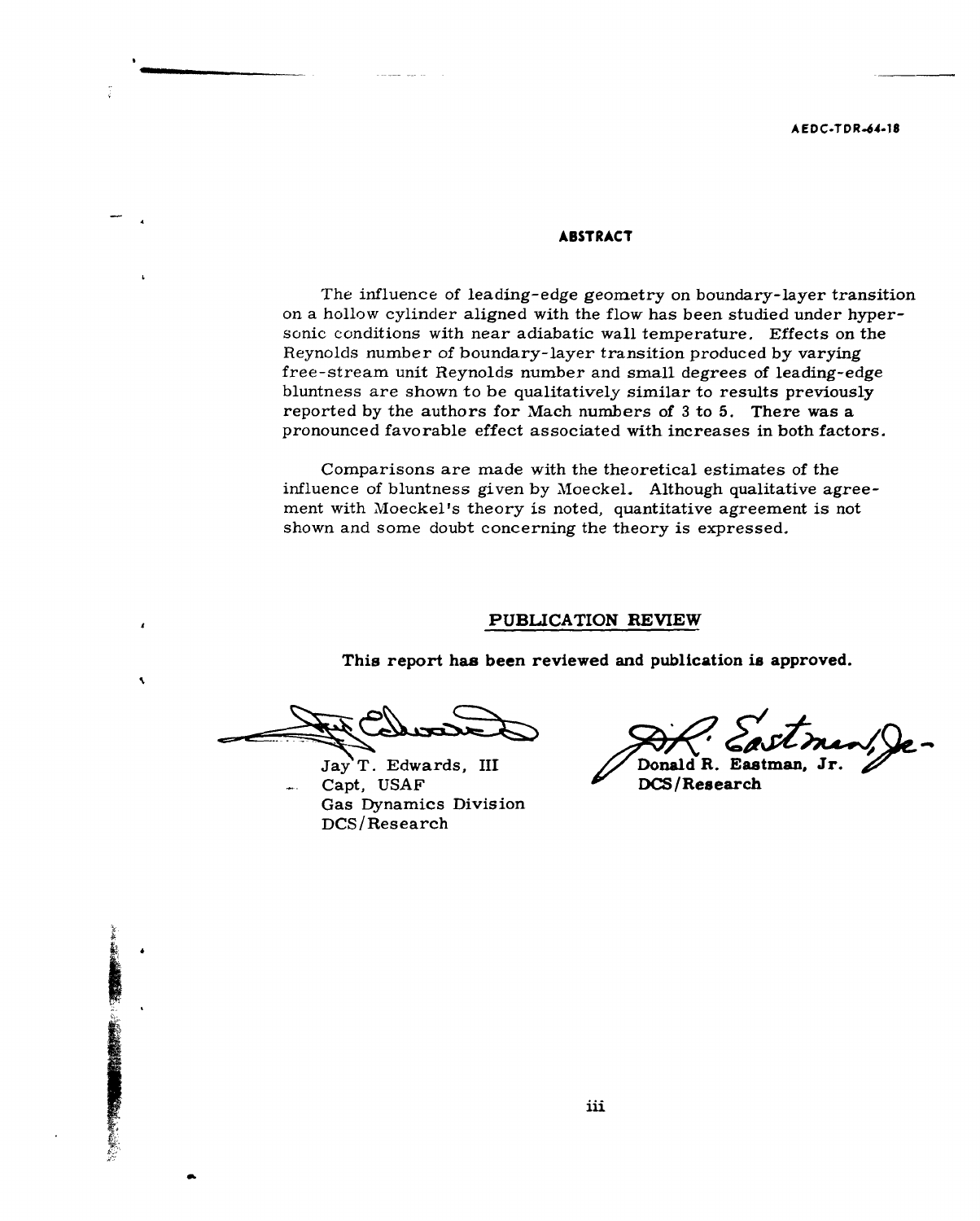#### **AEDC.TDR-64-18**

 $\ddot{\phantom{0}}$ 

Page

 $\ddot{\phantom{0}}$ 

#### **CONTENTS**

|                                                              | 111          |
|--------------------------------------------------------------|--------------|
| ' NOMENCLATURE                                               | vii          |
| 1.0 INTRODUCTION $\ldots$                                    |              |
| 2.0 EXPERIMENTAL APPARATUS                                   |              |
| 2.1 Wind Tunnel                                              |              |
| 2.2 Model and Instrumentation $\ldots$ , $\ldots$ , $\ldots$ | $\mathbf{p}$ |
| 3.0 RESULTS AND DISCUSSION                                   |              |
| 3.1 Location of Transition                                   | З            |
| 3.2 Effect of Leading-Edge Geometry                          |              |
| 3.3 Influence of Mach Number on the Effect of                |              |
|                                                              | 6            |
| 4.0 CONCLUDING REMARKS                                       | 8            |
| <b>REFERENCES</b><br>. <i>.</i> .                            | 9            |
|                                                              |              |

#### **ILLUSTRATIONS**

#### Figure

 $\blacksquare$ 

 $\tilde{\mathbf{t}}$ 

 $\mathbf{I}$ 

 $\bar{\chi}$ 

 $\bullet$ 

 $\ddot{\phantom{a}}$ 

| 1. | Typical Models                                                                                                                         |    |
|----|----------------------------------------------------------------------------------------------------------------------------------------|----|
|    | a. The 6-in.-diam, Hollow Cylinder Model<br>b. Enlarged Photograph of Cross Section of                                                 | 11 |
|    | Typical Model Leading Edge                                                                                                             | 11 |
| 2. | Typical Data Showing Location of Boundary-Layer<br>Transition on Hollow Cylinder at $M_{\odot}$ = 8                                    | 12 |
| 3. | Reynolds Number of Transition on Hollow Cylinder at<br>$M_{\odot}$ = 8 with b = 0.0006 in. and $\theta$ = 12.5 deg                     | 13 |
| 4. | Basic Data Showing Re <sub>t</sub> as a Function of $U_{\infty}/v_{\infty}$ and b<br>for $M_m = 8$ and $\overline{\theta} = 12.5$ deg  | 14 |
| 5. | Basic Data Showing Re <sub>t</sub> as a Function of $U_{\alpha}/v_{\alpha}$ and b<br>for $M_{\alpha}$ = 8 and $\bar{\theta}$ = 5.6 deg | 15 |
| 6. | Bluntness Reynolds Number Influence for Various Unit<br>Reynolds Numbers                                                               | 16 |
| 7. | Unit Reynolds Number Effect for Various Mach Numbers<br>as $Re_b \rightarrow 0$                                                        | 17 |
|    | 8. Transition Reynolds Number Increase as a Function of<br>Bluntness Reynolds Number.                                                  | 18 |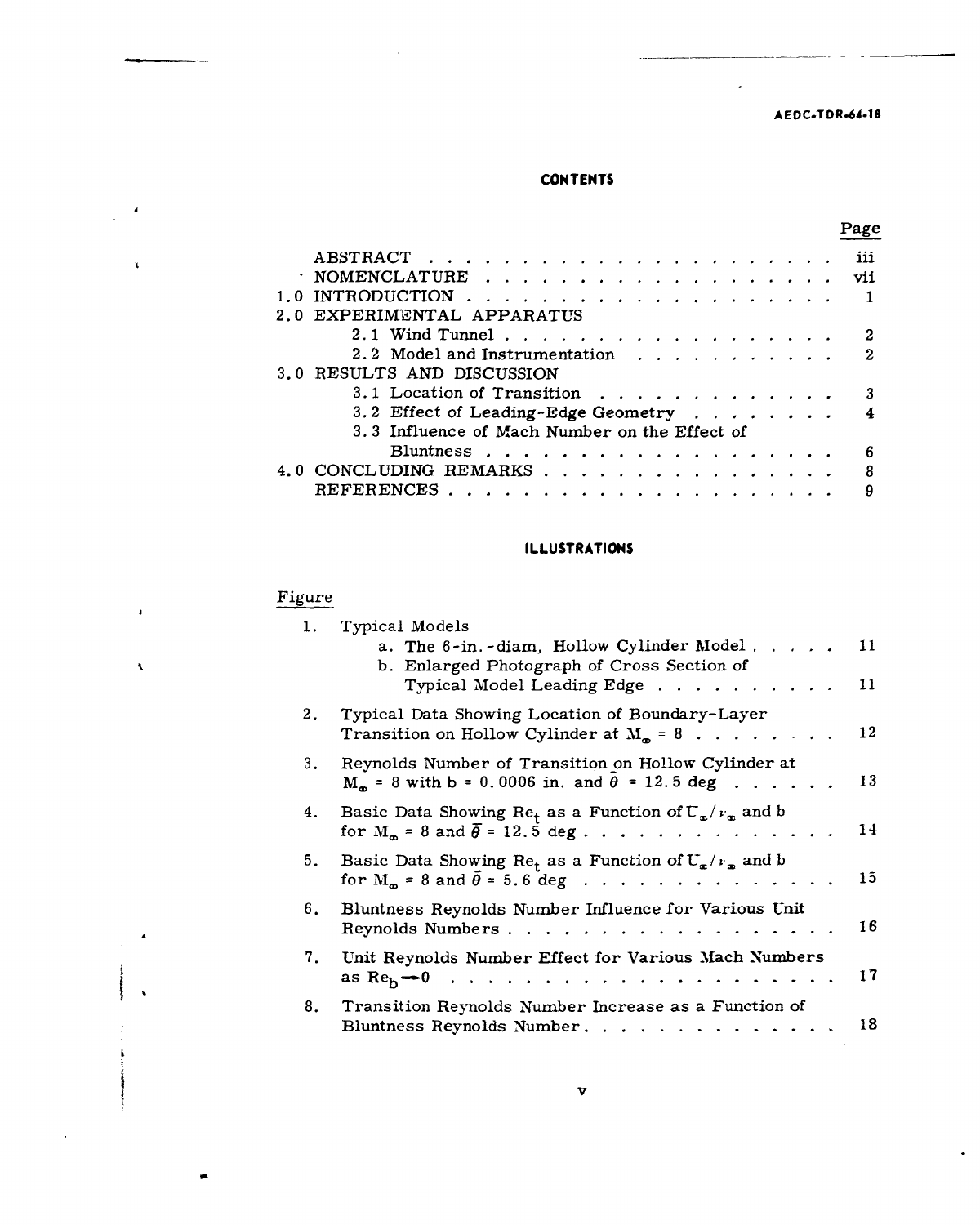$\bullet$ 

 $\sim$ 

| Figure |                                                                                         | Page |
|--------|-----------------------------------------------------------------------------------------|------|
|        | 9. Comparison of Experiment and Theory for Mach<br>Number Influence on Bluntness Effect |      |
|        |                                                                                         | - 19 |
|        | b. $U_{\rm m}/v_{\rm m} = 3 \times 10^5$ in. $^{-1}$                                    | - 20 |

 $\pmb{\ast}$ 

z

 $\bullet$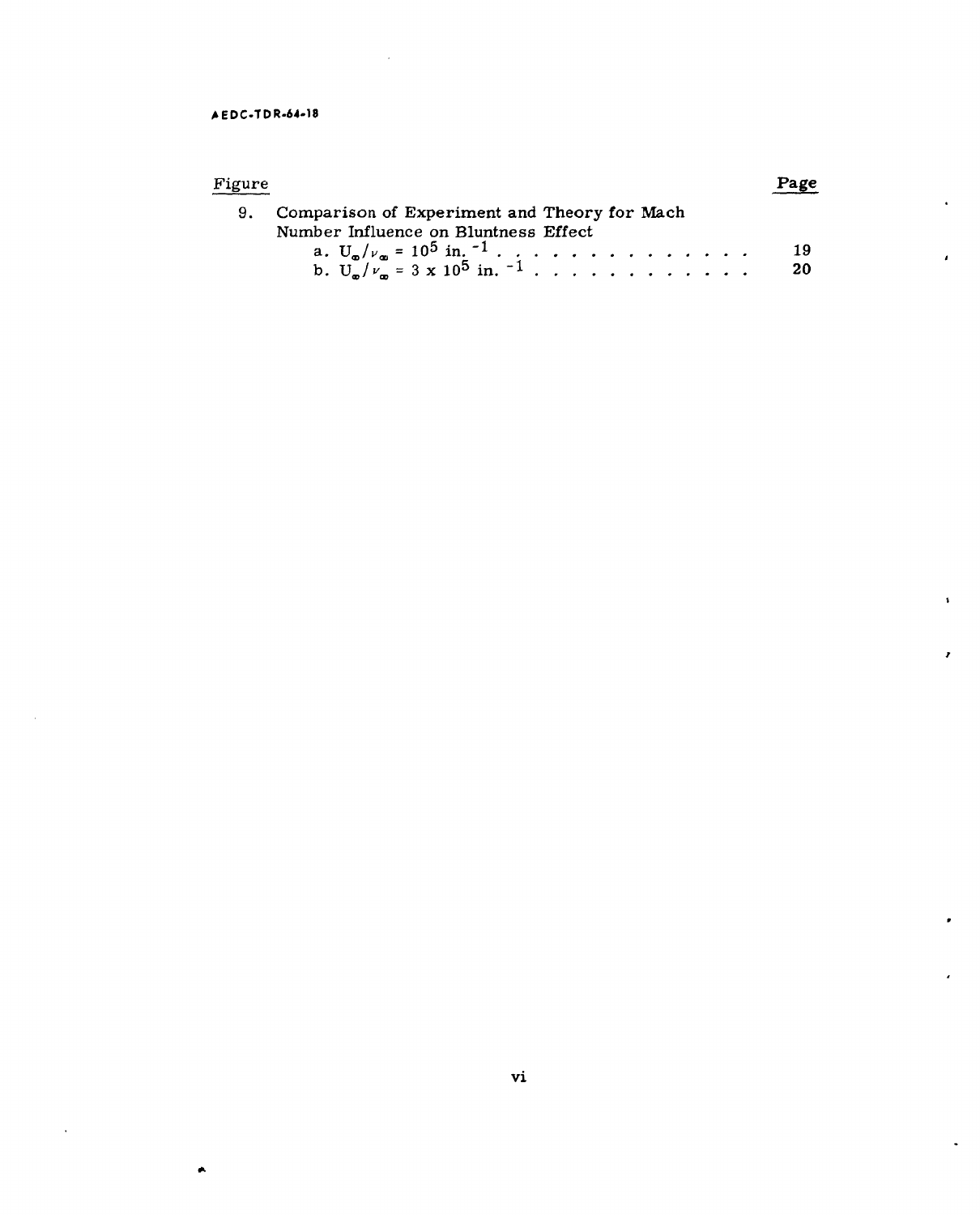#### **A EDC-TDR-64-18**

#### **NOMENCLATURE**

 $\sim$  100  $\sim$  100  $\sim$ 

| a                        | Cylinder radius                                                                                                                                                          |
|--------------------------|--------------------------------------------------------------------------------------------------------------------------------------------------------------------------|
| b                        | Leading-edge thickness (Fig. 1)                                                                                                                                          |
| $\mathbf f$              | "Function of"                                                                                                                                                            |
| М                        | Mach number                                                                                                                                                              |
| $\mathbf{p}$             | Pressure                                                                                                                                                                 |
| p(x)                     | Pitot pressure measured by probe moved along body surface                                                                                                                |
| $Re_h$                   | Bluntness Reynolds number, $U_{\omega} b/\nu_{\omega}$                                                                                                                   |
| $Re_t$                   | Transition Reynolds number, $U_{\omega} x_t / \nu_{\omega}$                                                                                                              |
| $\text{Re}_{t, b=0}$     | Value of $\text{Re}_f$ obtained by extrapolation to b = 0 condition                                                                                                      |
| $\Delta$ Re <sub>t</sub> | $Re_t - Re_{t, b=0}$                                                                                                                                                     |
| Т                        | Temperature                                                                                                                                                              |
| U                        | Velocity                                                                                                                                                                 |
| x                        | Longitudinal, wetted distance from leading edge of body                                                                                                                  |
| $x_{t}$                  | Location of transition as defined by maximum measured<br>p(x)                                                                                                            |
| ${\rm Y_c}$              | Height above surface where maximum fluctuation energy is<br>indicated (see "critical height", Ref. 1.)                                                                   |
| $Y_n$                    | Thickness of inviscid shear layer associated with the fluid<br>passing between the stagnation streamline and the sonic<br>point of the nose shock wave on blunted bodies |
| y                        | Distance measured normal to surface, zero on surface                                                                                                                     |
| δ                        | Boundary-layer thickness                                                                                                                                                 |
| δ*                       | Boundary-layer displacement thickness                                                                                                                                    |
| θ                        | Bevel angle of lower or interior leading edge (see Fig. 1)                                                                                                               |
| $\theta$                 | Mean value of $\theta$ for all noses of a set having a nominal<br>value of $\theta$                                                                                      |

 $\frac{1}{\epsilon}$ 

 $\lambda$ 

 $\ddot{\phantom{1}}$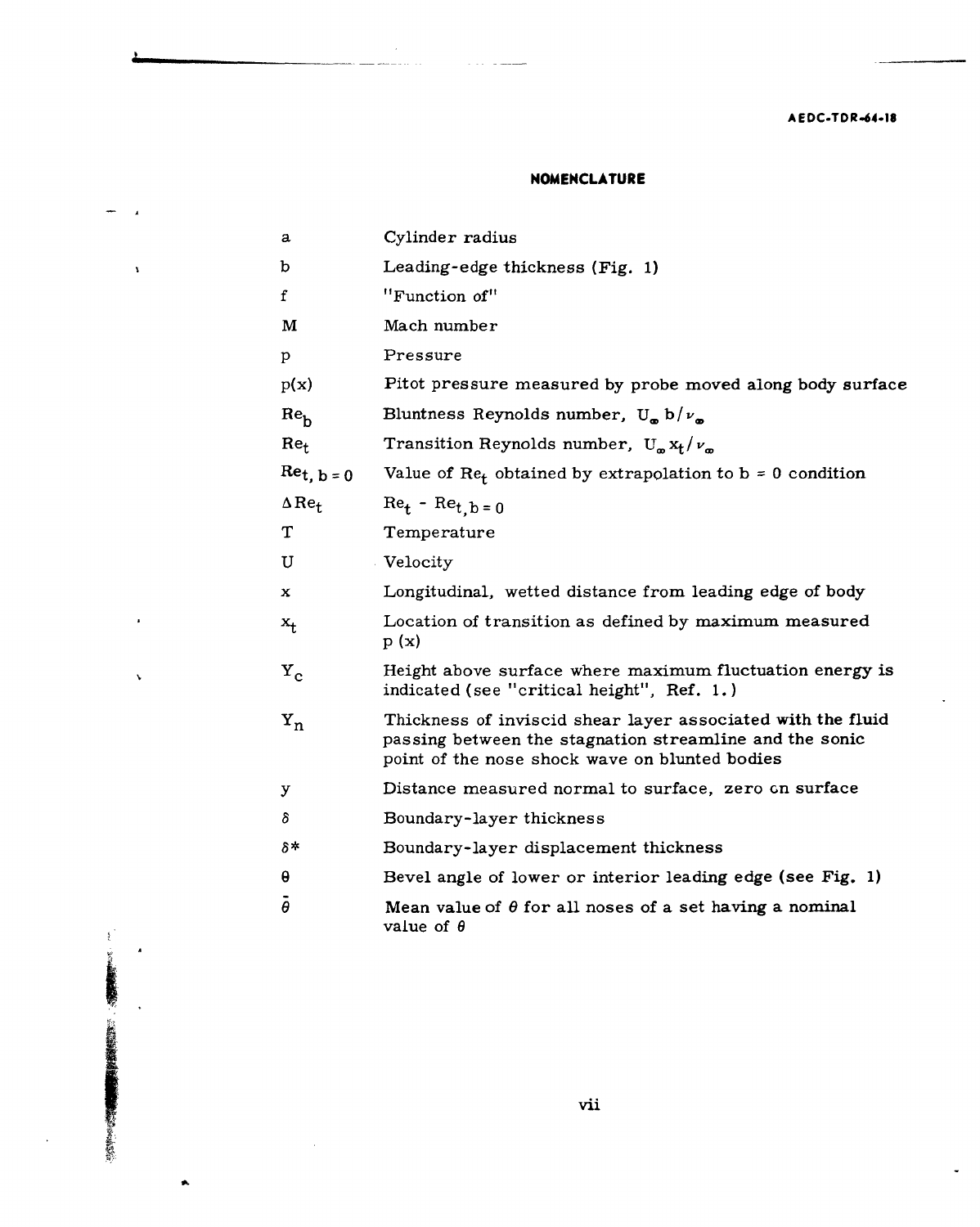#### **AEDC-TDR-64-18**

#### **SUBSCRIPTS**

ė

 $\overline{\phantom{a}}$ 

| aw          | Adiabatic wall value                                 |
|-------------|------------------------------------------------------|
| n           | Ideal, inviscid, body surface value                  |
| - 0         | Total or is entropic stagnation value                |
| $\mathbf t$ | Evaluated at beginning of transition (except $x_t$ ) |
| w           | Wall value                                           |
| œ           | Free-stream value                                    |

¥.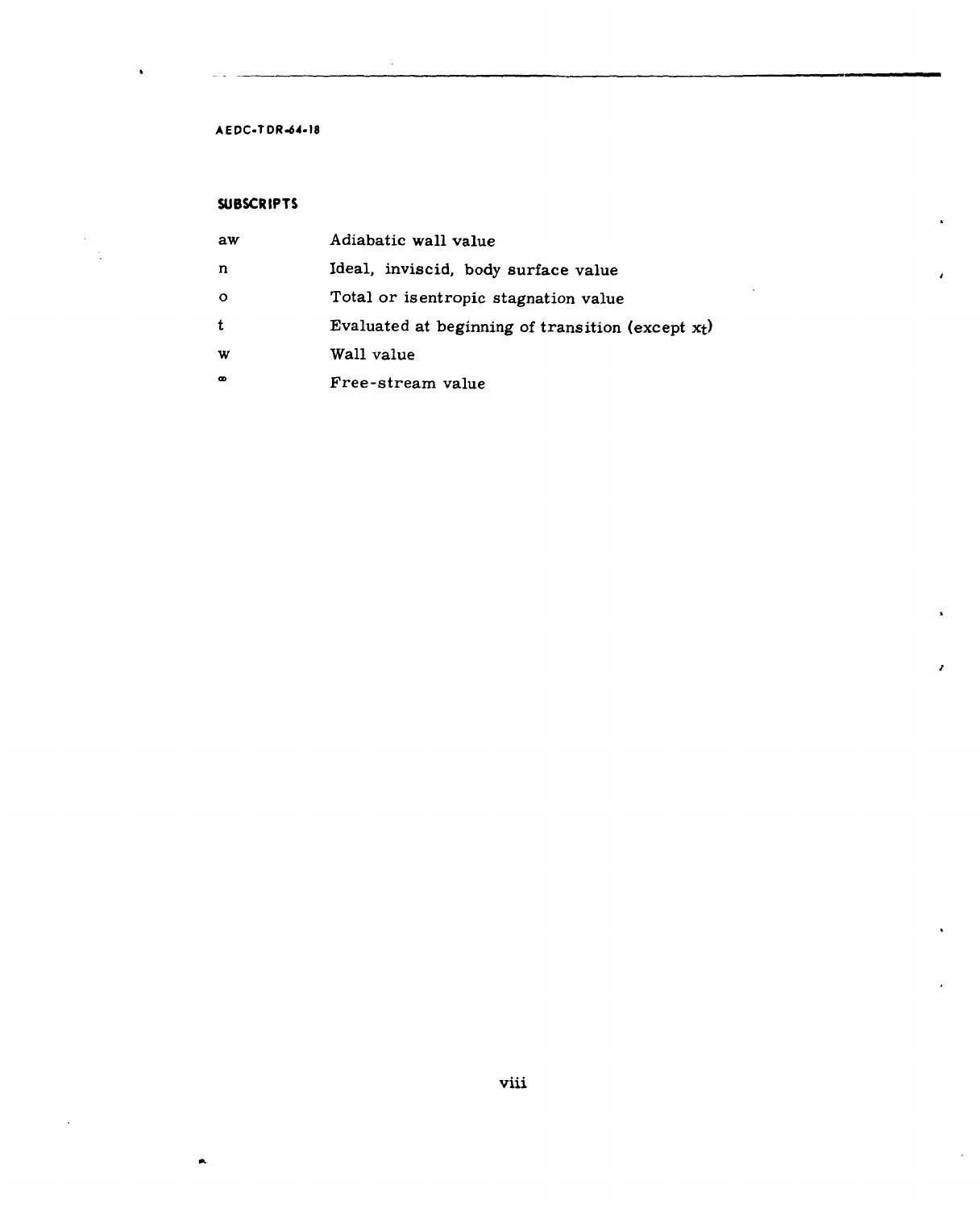#### **1.0 INTRODUCTION**

In earlier papers (Refs. 1 and 2) the authors presented discussions of the subject, including extensive experimental data for a Mach number of approximately three. Because of the interest in boundarylayer transition in hypersonic flows, it was believed worthwhile to extend the earlier studies to determine the results for a higher Mach number. The present report concerns the influence of slight leadingedge bluntness on the location of boundary-layer transition on the surface of a hollow cylinder with its major axis parallel to a stream at a Mach number of eight. Earlier investigations have shown this configuration to be equivalent to a flat plate when boundary-layer thickness,  $\delta$ , is small compared to cylinder radius, a. Although  $\delta/a$ became as large as 0.14 prior to transition in the present case, the departure from essentially flat-plate flow is not believed serious. The effect of this value of  $\delta/a$  increased momentum thickness less than one percent above the flat-plate value according to a calculation based on Ref. 3.

Perhaps it is desirable to attempt to define the term "slight bluntness. " For present purposes it is believed sufficient to stipulate that thickness of the leading edge, b, and the wetted length from the stagnation point to the beginning of transition,  $x_t$ , are related such that  $x_t$  >> b or, say,  $x_t/b = 0$  (100) or greater. All the data considered in Refs. 1 and 2 and the present report correspond to  $x_t/b = 0(1000)$ .

The importance of slight leading-edge bluntness in connection with transition location, which had been suggested earlier, was further verified in Refs. 1 and 2, where it was shown that changing the thickness of the leading edge from, say, 0. 0015 in. to 0. 0030 in. could result in the Reynolds number of transition increasing by 355, 000, or more than twenty percent in a typical case. The models on which these effects were noted were either flat plates or hollow cylinders, both parallel to the flow direction.

Based on study of data from a number of sources, in Ref. 1 a correlation of available data was achieved. Because the available data corresponded to Mach numbers of 3 to 5 and a large effect of both leading-edge geometry and Mach number was indicated, an investigation with the Mach number equal to 8 promised to reveal information of value in designing and testing hypersonic wings and fins.

**AND AND STREET AND AND AND AND AND AND AND ARTICLES AND ARTICLES AND ARTICLES AND ARTICLES AND ARTICLES AND ARTICLES AND ARTICLES AND ARTICLES AND ARTICLES AND ARTICLES AND ARTICLES AND ARTICLES AND ARTICLES AND ARTICLES** 

Manuscript received January 1964.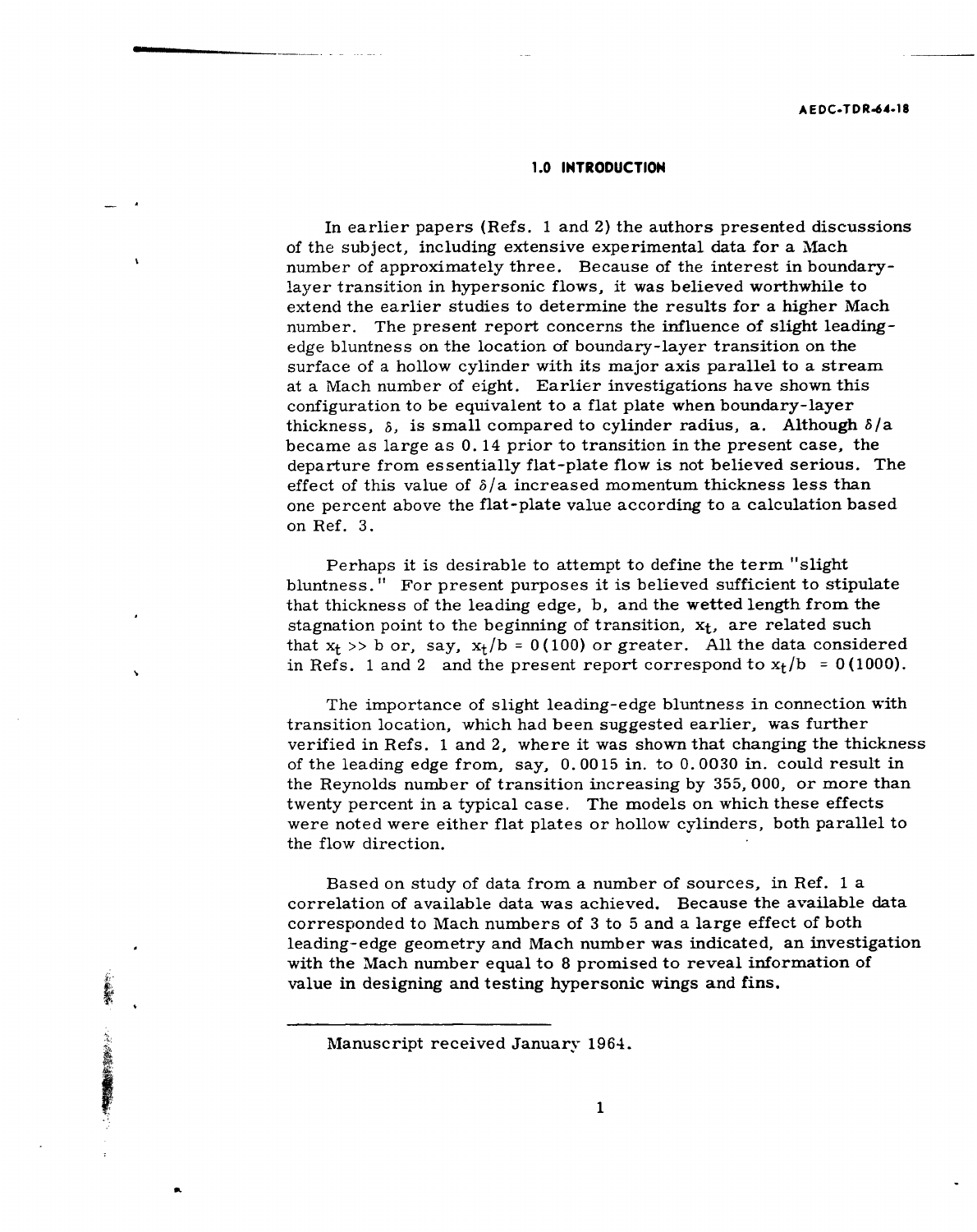#### **AEDC.TDR-64-18**

A qualitatively similar effect of bluntness on conical models has been demonstrated by the work of Rogers (Ref. 4) and Brinich and Sands (Ref. 5). In the latter reference, which also includes data on hollow cylinders, the influence of several different types of bluntness was compared and found to be important.

Like the previous work (Refs. **1** and 2), this research was conducted in the von Karman Gas Dynamics Facility (VKF), Arnold Engineering Development Center **(AEDC),** Air Force Systems Command **(AFSC).**

#### **2.0 EXPERIMENTAL APPARATUS**

#### **2.1 WIND TUNNEL**

The 50-in. -diam Mach **8** hypersonic wind tunnel (Gas Dynamic Wind Tunnel, Hypersonic (B)) (Ref. 6) of the VKF was utilized for the experimental studies. This tunnel is of the continuous-flow type and is equipped with a contoured axisymmetric nozzle for a Mach number of 8. Reservoir stagnation pressures from 60 to 800 psia were available, and the reservoir temperature was maintained at about 1335  $^{\circ}$ R, which is sufficient, even without supercooling, to avoid possible air liquefaction. The 6-in. -diam hollow cylinder model described below was mounted in a flow field which was uniform in Mach number to about **±0.** 3 percent. Because of changes in boundary-layer thickness on the nozzle wall caused by changing pressure level, the average Mach number varied from about 8. 0 at a reservoir pressure of 100 psia to about 8. 1 at a reservoir pressure of 800 psia. Radiant heat losses from the test model to the water-cooled nozzle walls produced equilibrium model surface temperatures less than the adiabatic value. Variations in the convective heat-transfer rate with pressure level result, of course, in equilibrium model surface temperature variations with pressure level. Typically, model temperatures near the end of the laminar flow region varied from 830°R at a reservoir pressure of 100 psia to 930°R at a reservoir pressure of 800 psia.

#### **2.2 MODEL AND INSTRUMENTATION**

The test model was a  $6$ -in. -diam hollow cylinder (Fig. 1a), and meas urements were taken on the exterior surface. The model **was** instrumented with 41 surface thermocouples and 12 static-pressure taps imbedded in hot-sprayed aluminum oxide. The relative porosity of the aluminum oxide makes an accurate estimate of the surface finish difficult. Conventional machine shop practice will produce readings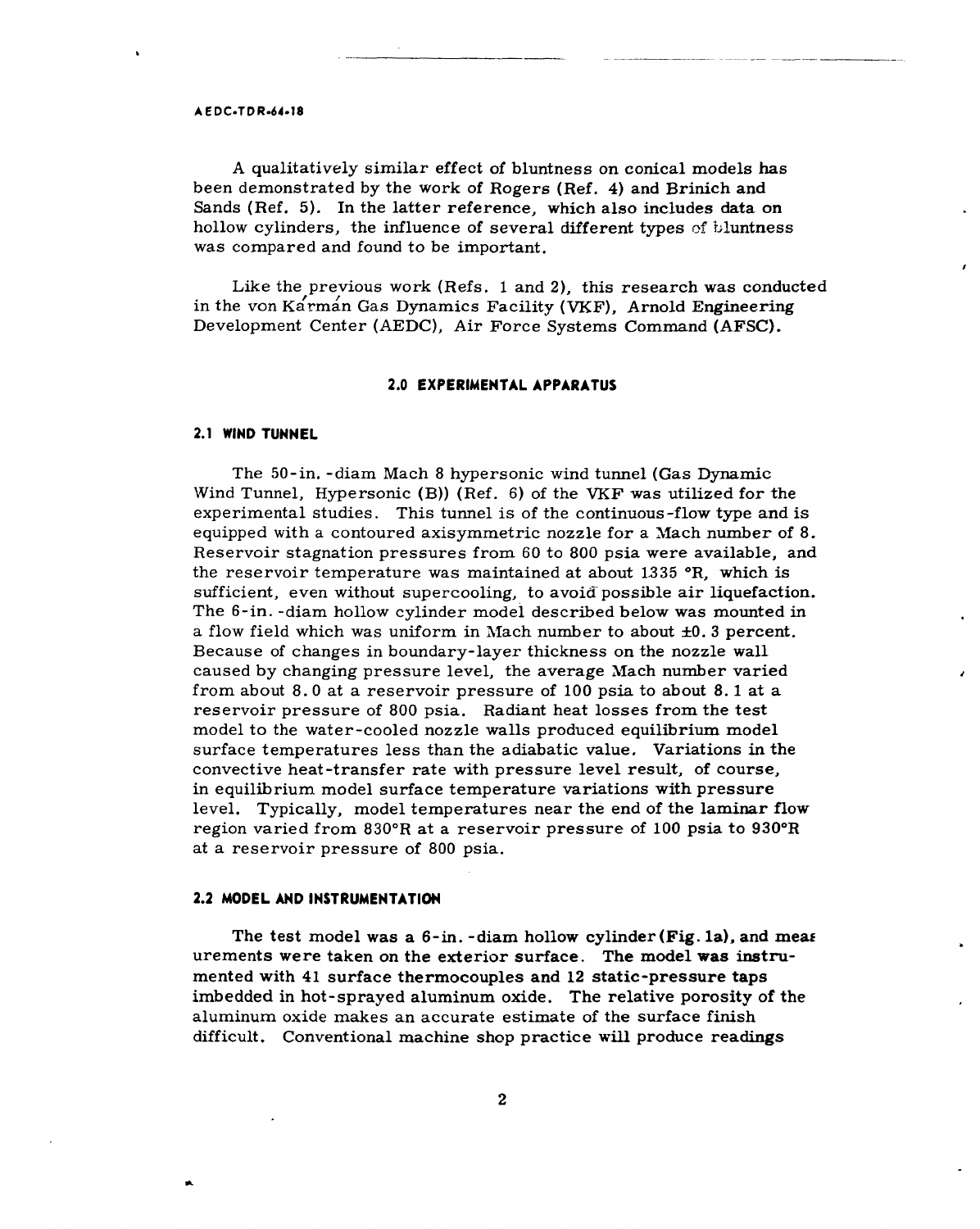of 100 to 200  $\mu$  in. rms. However, comparisons of transition locations on this model with a much smoother  $(2.10 \mu \text{ in.} \text{ rms})$  stainless steel hollow cylinder agree, as previously reported in Ref, **1,** indicating that the aluminum-oxide-coated cylinder is aerodynamically smooth for the present test conditions. It should be noted that the hollow cylinder used here differs from the 6-in. -diam hollow cylinder previously described in Ref. **1** only **by** the addition of a 12-in. -long extension between the interchangeable noses and the instrumented segment of the cylinder.

Six interchangeable noses (Fig. la) were used in this study. Two noses had an internal bevel angle of **5. 6** ± **0. 5** deg and leading-edge thicknesses of **0. 0032** and **0.** 0064 in. Four noses had an internal bevel angle of **12.5 ±0.5** deg and leading-edge thicknesses of **0. 0006, 0.0034, 0. 0067,** and **0.** 0094 in., respectively. The leading-edge thickness of the sharper,  $b = 0.0006$  in.,  $\bar{\theta} = 12.5$ -deg nose was erroneously given in Refs. **1** and 2 as **0.** 002 in. Fortunately, data from this nose were not used in the analysis of bluntness in Refs. **1** and 2. Measurements of the interchangeable noses used here were accomplished in a nondestructive manner **by** making molds of the leading edges using General Electric Company RTV **60** silicone rubber compound. The resulting doughnut-shaped molds were cut into segments approximately **0.02-** to **0.** 08-in. thick normal to the model leading edges at various circumferential positions. Measurements of magnified images of the molds of the leading edges under a microscope were found to be reproducible within **±0. 0001** in. for the leading-edge thickness and within **±0.08** deg for the lower bevel angles. Figure **lb** is an enlarged photograph of one of the moldings of a cross section of nose  $N_{3A}$ . The images which were measured were somewhat larger.

The model surface temperatures and static pressures were obtained with conventional wind tunnel instrumentation. A remotely controlled traversing and rotating probe mechanism was used to obtain the longitudinal and lateral pitot-pressure profiles. An 0.06-in. -OD pitotpressure probe was used. In obtaining  $p(x)$ , the pitot pressure distribution along the surface of the model, the probe was traversed in such a manner that  $y/\delta$  was approximately constant as x varied.

#### **3.0 RESULTS AND DISCUSSION**

#### **3.1 LOCATION OF TRANSITION**

ł.

Typical data are shown in Fig. 2 where  $T_w/T_o$ ,  $\delta/x$ , and  $p(x)/p_o$ are plotted as functions of x. It is interesting to note the considerable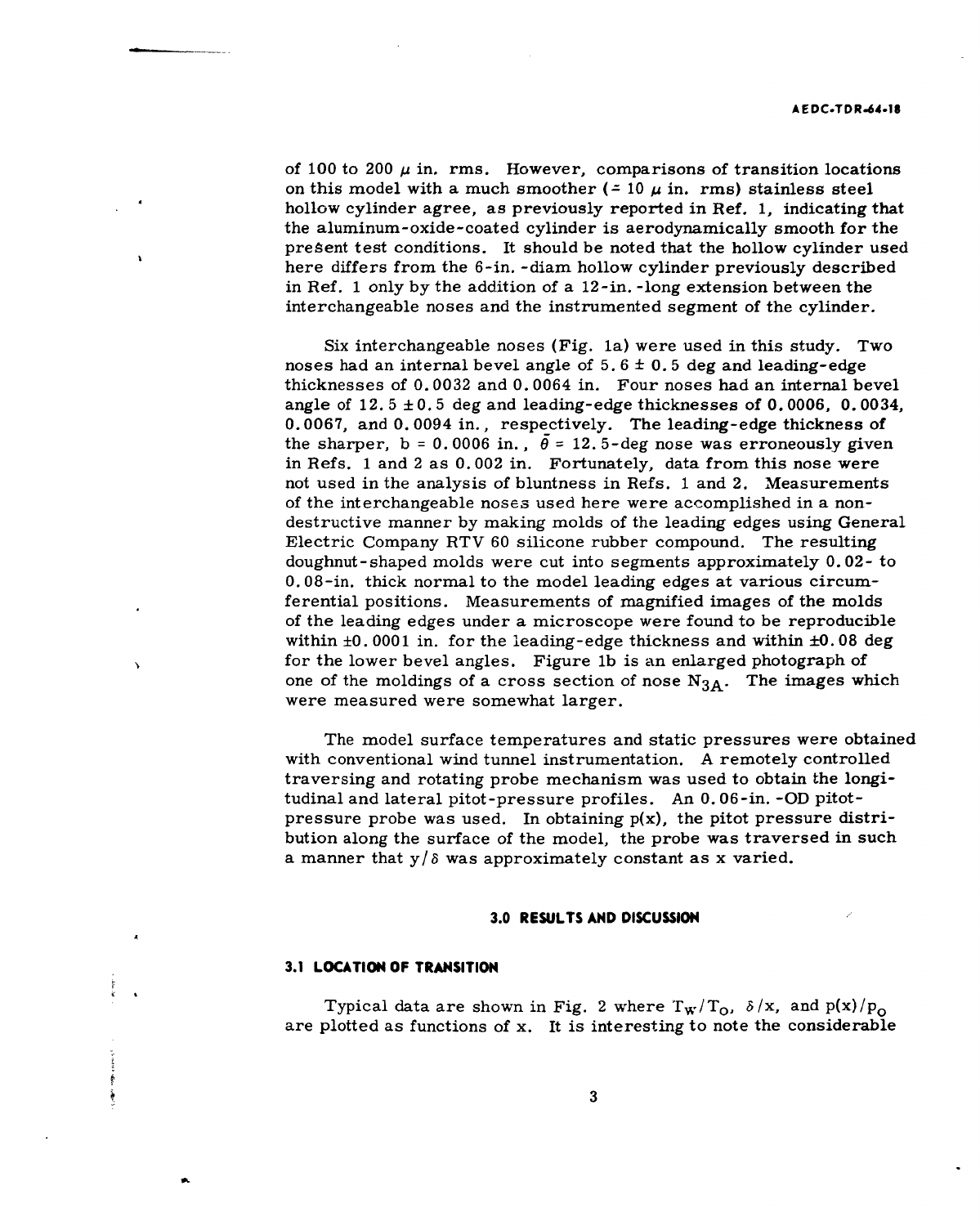#### **AEDC.TDR-64-18**

length between the beginning of transition and its end as indicated by the variation of any of the three functions of x shown in Fig. 2.

It is evident in Fig. 2 that model surface temperatures are not the adiabatic wall values. This was mainly due to radiation cooling, *<sup>T</sup> <sup>o</sup>* being 1335°R in most cases, and  $T_w/T_0$  varied with total pressure in the expected fashion. Apparently wall temperature did not vary widely enough run to run to produce a significant effect on transition location, although there was an effect on boundary-layer thickness.

In Fig. 3 the values of  $Re<sub>t</sub>$  corresponding to beginning and end of transition are plotted as functions of  $(U/\nu)_{\alpha}$ . For this purpose, the beginning has been taken as that station where  $\delta\,/\mathrm{x}^{0\ldots 5}$  departs from a constant value at a fixed  $(U/\nu)_{\omega}$ , and the end of transition has been taken as that station where  $\delta/x^{0.8}$  attains a constant value. Maximum values of  $T_w/T_0$  and  $p(x)/p_0$  are identifiable in the data (see Fig. 2) and may also be used to locate transition. However, as shown in Figs. 2 and 3, the peak values of  $T_w/T_0$  and  $p(x)/p_0$  appear to lie between the extremities of the transition region bounded by the laminar and turbulent forms of  $\delta(x)$ . Thus, when one uses peak values of wall temperature or pitot pressure as indicative of transition location, they are defining a station approximately in the middle of the transition region. As shown in Refs. 1 and 2, the average point of transition determined by study of schlieren photographs usually lies close to the middle of the transition region too. In the remainder of this report, except where specifically noted, "transition location" is that station where  $p(x)/p_0$  was a maximum.

#### **3.2 EFFECT OF LEADING-EDGE GEOMETRY**

It is shown in Figs. 4 and 5 that increased leading-edge thickness, where  $b/x_t$  is very small, leads to higher Reynolds numbers of transition. This is not surprising in itself, the phenomenon having been demonstrated by earlier investigations (for example, Refs. 1, 4, 5, 7, and 8). However, the underlying cause is not clear. Moeckel (Ref. 9) has advanced a possible explanation, making the point that greater bluntness induces thicker entropy layers and correspondingly reduced local unit Reynolds numbers and Mach numbers near the surface. This hypothesis has been discussed in the light of experimental data in Ref. 5 with qualitative agreement indicated when  $x_t/b = 0(100)$ . Moeckel's flow model will be discussed later with respect to the present data.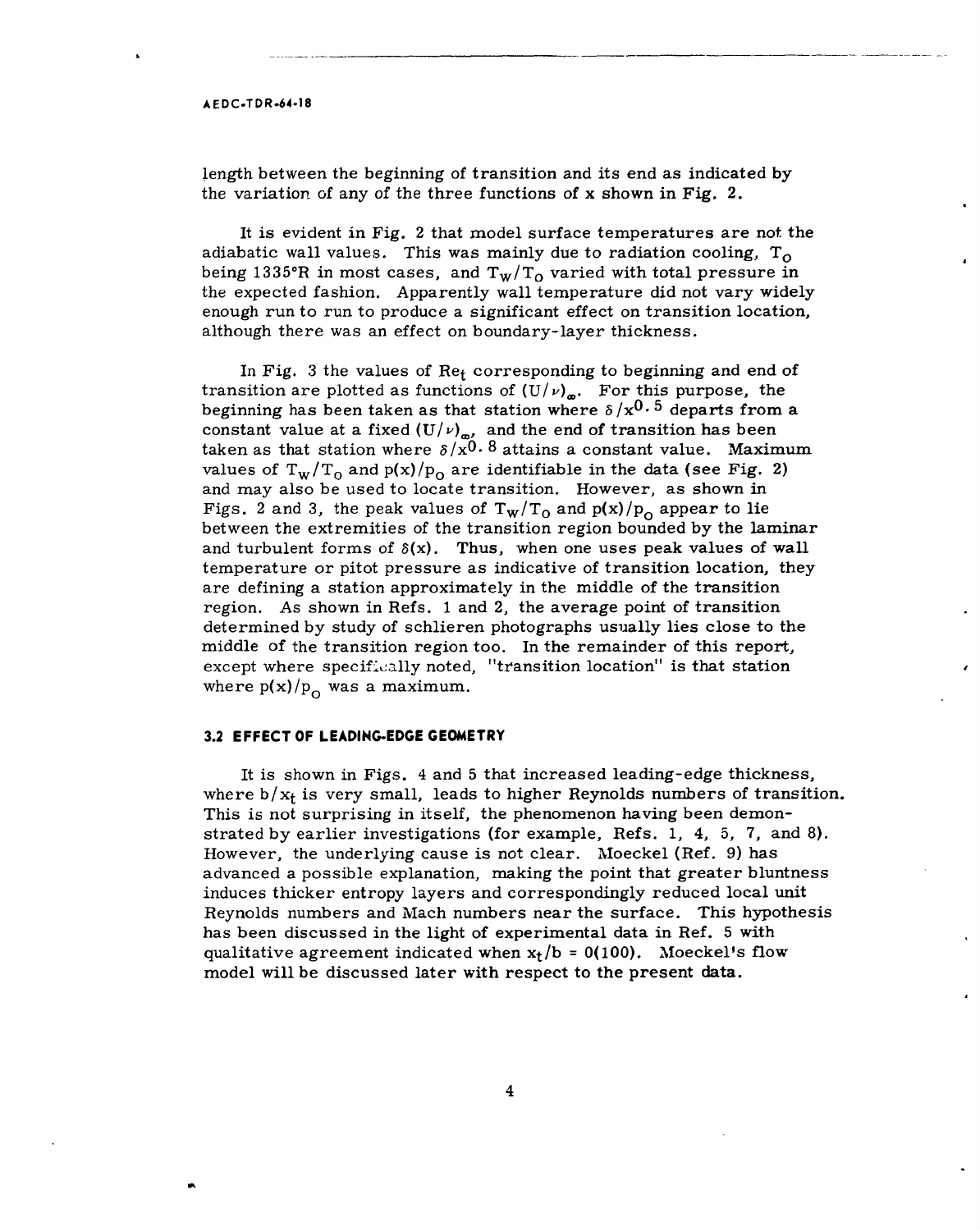The influence of bevel-angle\* indicated by the correlations in Refs. **1** and 2 for a Mach number of 3 also was investigated in the present case. The results are indicated in Fig. 6 where data are shown for the two cases corresponding to bevel angles of 5. 6 and 12. 5 deg. It is seen that any bevel-angle influence is negligible compared to the effect of leading-edge thickness. It should be noted here that the bevel-angle influence shown by the correlations of Refs. 1 and 2 was obtained by inclusion of data from several different wind tunnels, each one being associated with tests involving a different bevel angle. Since different wind tunnels were involved, it may be coincidental that the data correlated in terms of the bevel angles. The lack of a significant influence of bevel-angle in the present Mach 8 data suggests that the previous Mach 3 correlations should be reexamined on the basis of experiments in a single wind tunnel. Such was not within the scope of the present work but would be highly desirable for purposes of clarifying the issue regarding the interior bevel angle.

The influence of leading-edge thickness was evaluated with the aid of the present data, assuming any bevel-angle influence to be negligible. The data of Figs. 4 and 5 have been extrapolated to  $\text{Re}_b = 0$  for various constant unit Reynolds numbers as illustrated in Fig. 6, and the results are shown in Fig. 7. Also shown for comparison in Fig. 7 are the data for  $\text{Re}_b = 0$  from Refs. 1 and 2 for several Mach numbers. Again, as was the case for the lower Mach number data previously reported in Refs. 1 and 2, an effect of unit Reynolds number remains after attempting to eliminate the leading-edge thickness as a factor. It is also interesting to see that the large influence of Mach number on Ret,  $b = 0$  indicated by the newer data for Re<sub>b</sub> = 0 is in keeping with the trend with Mach number shown by the earlier data for lower Mach numbers. It should be noted again that data from two different wind tunnels are included in Fig. 7.

The incremental increase in transition Reynolds number caused by nose bluntness has been evaluated by subtracting the Re<sub>t, b</sub> =  $0$  values as shown in Fig. 7 from the observed  $Re<sub>t</sub>$  values, and the results are shown in Fig. 8. The data points of Fig. 8 represent measurements

<sup>\*</sup>This term is used herein to identify the apparent influence of the bevel angle at the leading edge on the side of the model opposite to the surface on which transition was measured in the several experiments referred to in Refs. 1 and 2. No explanation for this unexpected and possibly coincidental result has been established.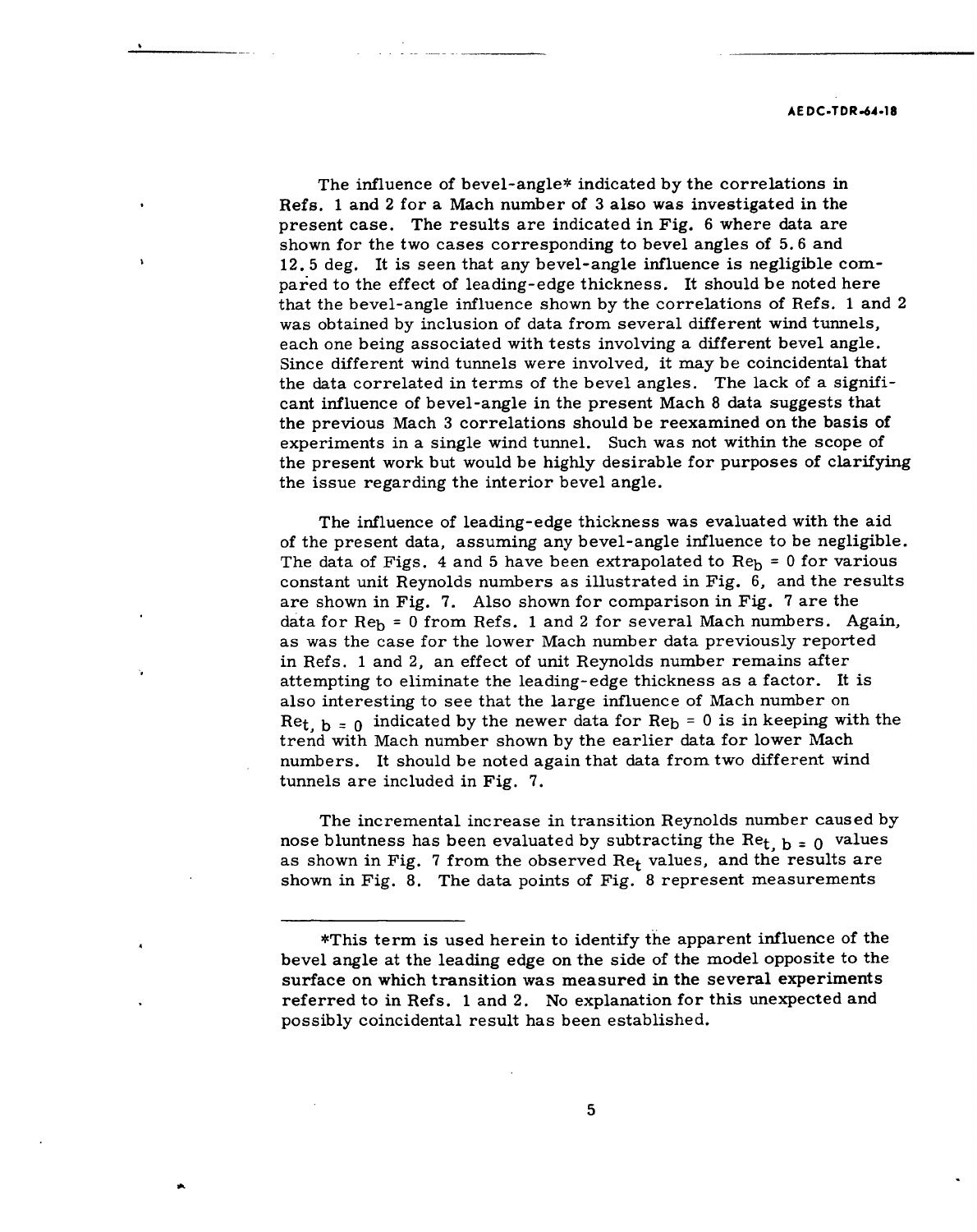#### **AE DC.TDR-64-18**

obtained from all six interchangeable noses and cover unit Reynolds numbers from **0. 1** x **106** to **0. 3** x **106** per inch; thus, the incremental increase in transition Reynolds number is seen to be dependent only on the bluntness Reynolds number, Re<sub>b</sub>, for a given test Mach number. This result is the same as was previously found (Refs. **1** and 2) for the lower Mach number regime  $(3 \le M_m \le 5)$ .

#### **3.3 INFLUENCE OF MACH NUMBER ON THE EFFECT OF BLUNTNESS**

The growing effectiveness of nose bluntness in increasing the Reynolds number of transition,  $Re_t$ , with increasing Mach number is in qualitative agreement with Moeckel (Ref. **9).** Moeckel has considered the reduced local unit Reynolds number caused **by** the shock wave created **by** a blunt nose and has suggested that transition moves downstream accordingly as nose thickness increases and causes more of the boundary layer to be occupied **by** low energy fluid which has passed through the strong part of the nose shock wave. If it is assumed that transition Reynolds number based on local flow properties in the boundary layer is unchanged **by** slight bluntness, Ret (based on freestream properties and wetted length,  $x_t$ , from stagnation point to transition) is increased when the local unit Reynolds number in the boundary layer is reduced **by** nose bluntness and associated shock losses in a layer of fluid near the surface of the body.

The incremental increase in transition Reynolds number caused **by** nose bluntness which was determined **by** the present experiment is shown in Fig. 8. Greater values of Re<sub>b</sub> were investigated, but Ret corresponding to these more blunt leading edges was so great that transition occurred downstream of the 68-in. -long body (for example, a test with  $\text{Re}_b = 4750$  and a unit Reynolds number of 0.31 x 10<sup>6</sup> per in. results in Re<sub>t</sub> > 21 x 10<sup>6</sup>). Although the manner of presentation used in Fig. 8 is useful, it would be interesting to learn if the data can be collapsed to form a single curve **by** somehow accounting for the effect of varying Mach number, perhaps **by** means of Moeckel's theory.

**A** more direct comparison with Moeckel's theory can be made **by** considering the limiting case when the blunting is sufficiently great so that the Reynolds number at the outer edge of the laminar boundarylayer is close to the value at the surface of the blunted body in inviscid flow with otherwise identical conditions. From Moeckel's analysis, the range of bluntness Reynolds numbers,  $\text{Re}_b$ , for maximum influence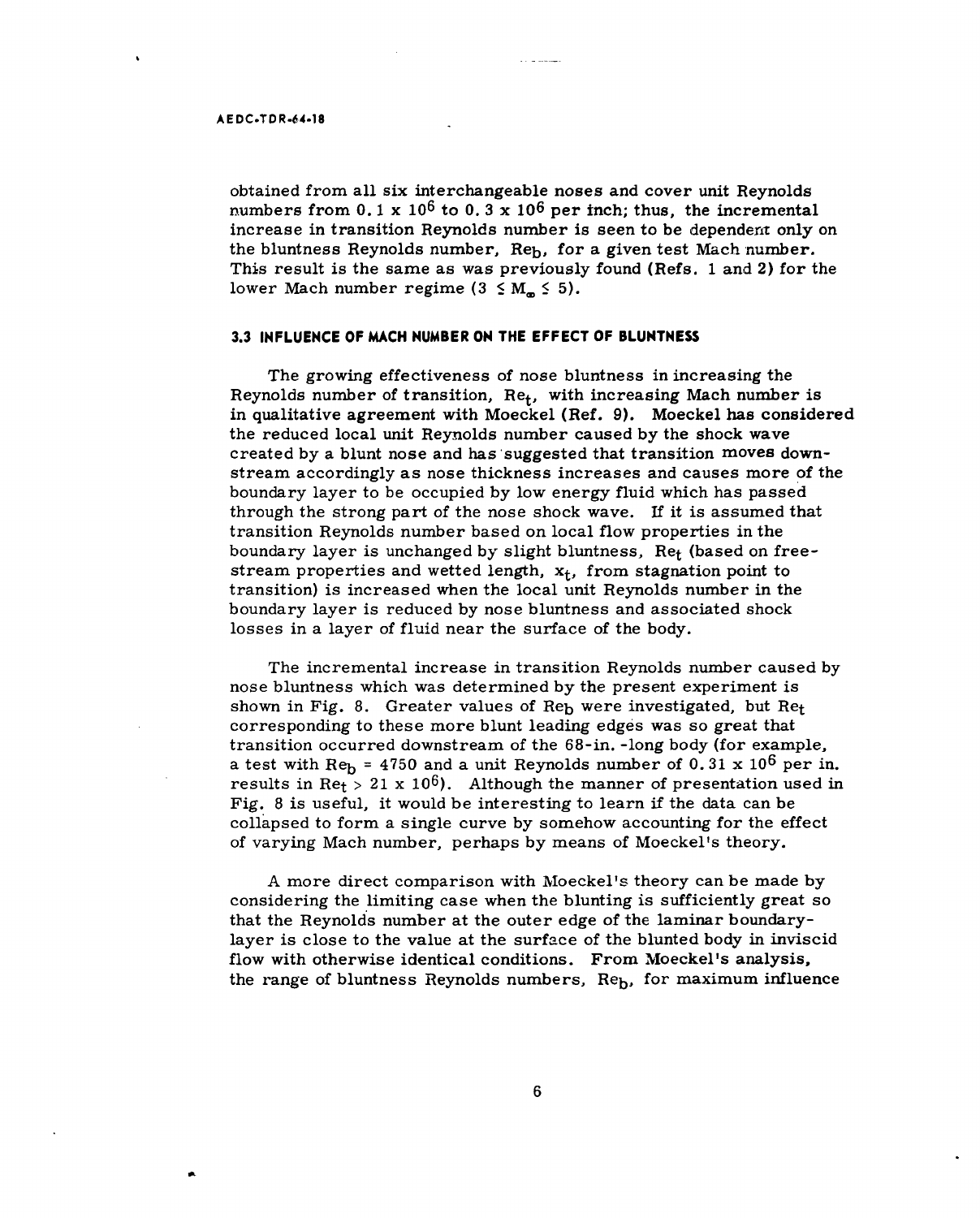in the present case has been estimated as 2500 to 3300, depending on free-stream unit Reynolds numbers. \*

Using the transition Reynolds number extrapolated to  $Re_b = 0$  from Fig. 6 and the maximum local Reynolds number reduction (normal shock loss), limiting maximum  $\text{Re}_{t}/\text{Re}_{t}$ ,  $_{\text{b}}$  = 0 can be computed by Moeckel's theory. Results of such estimates are shown as the curve labeled M. T. (1) in Figs. 9a and b. Shown for comparison in Figs. 9a and b are the experimental observations of Ret corresponding to  $0 < Re<sub>b</sub> < 3000$ , the extent of this experiment. It should be noted that  $Re<sub>t</sub>$  did not, in the present experiments, reach a limit as  $Re<sub>b</sub>$  increased (see Fig. 8).

Although reasonable agreement between the curve M. T. **(1)** and the data for finite  $\text{Re}_b$  is seen in the lower Mach number range, the Mach number influence is observed to be markedly less than that predicted by the theory. However, while Moeckel considered the reduced local Reynolds numbers created by the shock at the blunt leading edge, he did not consider the possible effect of the reduced local Mach numbers on boundary-layer transition. If it is assumed that the transition process is influenced by local Mach number near the outer edge of the boundary layer, or possibly at the height,  $Y_c$ , where maximum fluctuation energy was reported in Refs. 1 and 2, it follows that estimates of the influence of bluntness must involve an adjustment of, say  $\text{Re}_{t}$   $_{b}$  = 0, to correspond to the inviscid, surface Mach number,  $M_n$ , rather than  $M_{\infty}$ . Obviously, when  $M_{\infty}$  > > 1, then  $M_n$ <<  $M_{\infty}$ , and the effect on Ret,  $b = 0$  and Re<sub>t</sub> may be large. Inasmuch as  $Y_c/\delta t = 0.93$ under the conditions of the present experiments (for example, Fig. 14 of Ref. 1), there is no need to distinguish between  $Y_c$  or  $\delta_t$  as the important height to be matched by  $Y_n + \delta_t^*$  for maximum effect of bluntness when  $M_{\infty} \geq 8.0$  and  $T_W > 0.7$   $T_{\text{aw}}$ . Such is not the case when the lower Mach numbers of Fig. 9 are considered. For example, Ref. 1 shows  $Y_c/\delta_t = 0.66$  when  $M_{\infty} = 3.5$  and  $Y_c/\delta_t = 0.80$  when  $M_{\odot}$  = 4.5, where T<sub>W</sub> = T<sub>aW</sub> in both cases. But with  $\delta$ \* computed as in Ref. 10, it is found that  $\delta_t^*$  **:** Y<sub>c</sub> at all Mach numbers in these experiments, and therefore  $Y_n + \delta_t^*$  =  $Y_c$  even for the smallest nose bluntness. Thus, in Fig. *9,* the location of the low-energy layer, as it is defined by Moeckel, always lay between Y<sub>c</sub> and  $\delta_t$ , even uhen b approached zero.

<sup>\*</sup>Larger values of Re<sub>b</sub> are calculated for maximum effect if the estimate is based on measured boundary-layer thickness instead of the theoretical thickness because the latter generally is less than the measured  $\delta_t$ . However, it being the intention to follow Moeckel in all respects, the required  $\text{Re}_{b}$  is computed by use of his equations.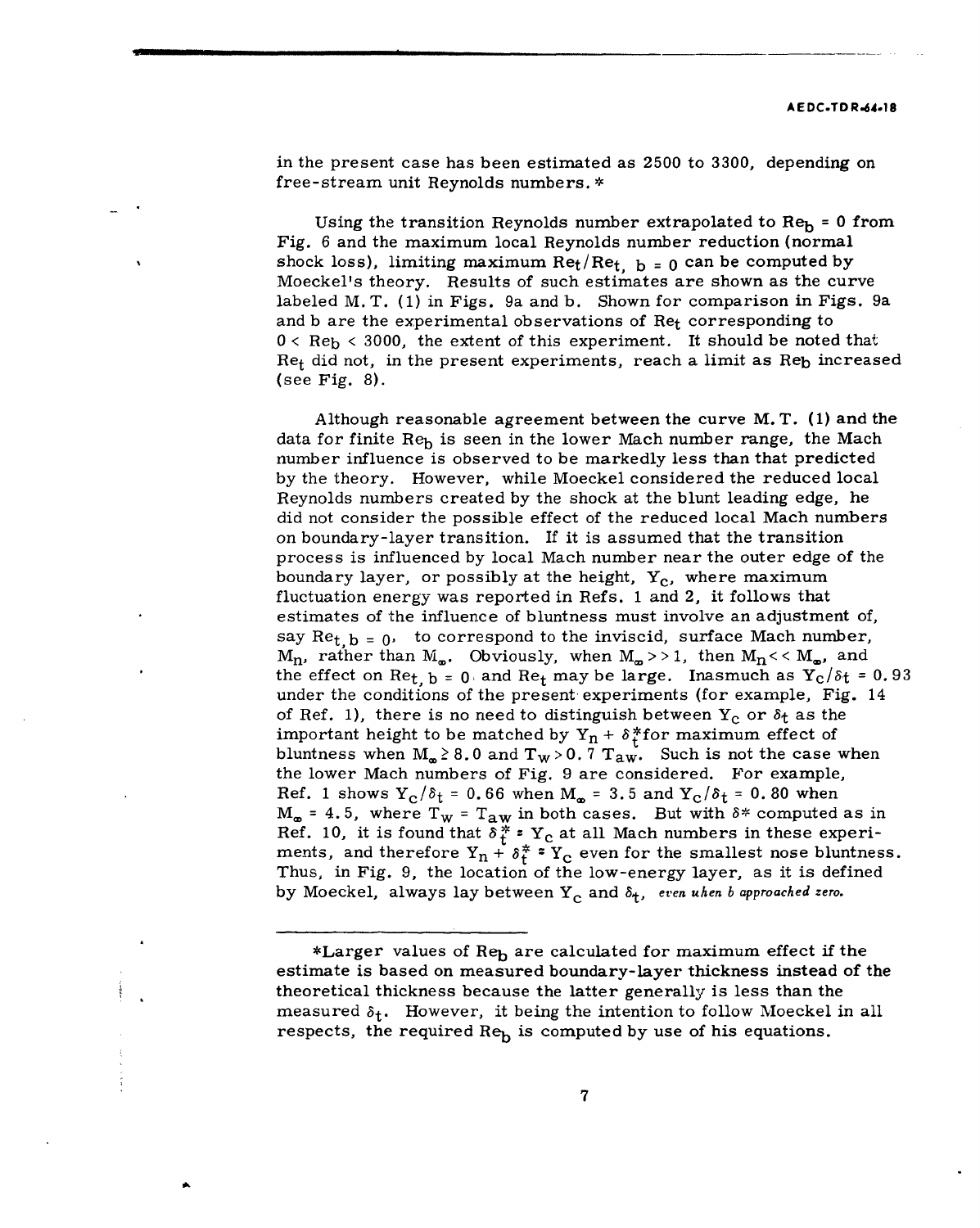#### **A ED C-TDR-64-18**

The values of  $\text{Re}_t$ ,  $b = 0$  at each Mach number in Fig. 9 were multiplied by Moeckel's factor  $(Re_n/Re_1)^{-1}$  to obtain the curve M. T. (1). The curve M. T. (2) was obtained by reducing  $Re_{t, b} = 0$  at a particular  $M_{\infty}$  to the value of  $\text{Re}_{t, b=0}$  given for  $M_{n} = f(M_{\infty})$ . Thus, for example, when  $M_{\infty} = 8$  and  $U_{\infty}/v_{\infty} = 10^5$  in.  $-1,$  Re<sub>t, b</sub> = 0 = 4.5 x 10<sup>6</sup>, Re<sub>n</sub>/Re<sub>1</sub> = 0.086 and  $M_n = 3.56$ . This leads to Re<sub>t</sub> on curve M. T. (1) being 11.  $Re_t$ ,  $b = 0$  = 5.2 x 10<sup>7</sup>. On curve M. T. (2) the corresponding ordinate is

$$
Re_t = 5.2 \times 10^7 \frac{Re_{t, b=0} \text{ for } M = M_n = 3.56}{Re_{t, b=0} \text{ for } M = 8}
$$

$$
= 5.2 \times 10^7 \times 0.189 = 9.9 \times 10^6
$$

Note that  $\text{Re}_{t_b}$  **b** = 0  $f(M_\infty, U_\infty/\nu_\infty)$ 

Implications regarding Moeckel's flow model, while not entirely conclusive, are not favorable because the experimental data show that  $Re<sub>t</sub>$  continued to increase and yet was well short of the theoretical maximum as  $Re_h$  approached the value for which a maximum  $Re_t$  was calculated by Moeckel's method.\* Also, the measured boundary-layer pitot-pressure profiles showed no discernible layer of reduced Mach number at or near the outer edge of the boundary layer. When considering the present, typical cases, it becomes difficult to accept the idea that a layer of reduced unit Reynolds number having a thickness  $Y_n$  **z**  $\delta_t/40$  could influence transition location to the extent observed.

#### **4.0 CONCLUDING REMARKS**

The influence of leading-edge geometry on boundary-layer transition has been studied under hypersonic ( $M_{\odot}$  = 8) flow conditions and the following observations are made:

1. Contrary to the outcome of earlier studies of leading-edge geometry (Refs. 1 and 2), an influence of the lower or interior bevel angle of a finite leading edge was not found in the present studies. The previous studies considered data from several different supersonic wind tunnels, each bevel angle corresponding to tests conducted in a different tunnel. It is suggested that the previously indicated bevel-angle influence at lower supersonic speeds should be experimentally studied in a single wind tunnel, as is the case with the data presented herein.

<sup>\*</sup>It is interesting to note that the data of Ref. 11, for  $2 \le M_{\odot} \le 4$ , show Re<sub>t</sub> continuing to increase where Re<sub>b</sub> =  $10^5$  and M<sub>a</sub>  $\geq 3$ .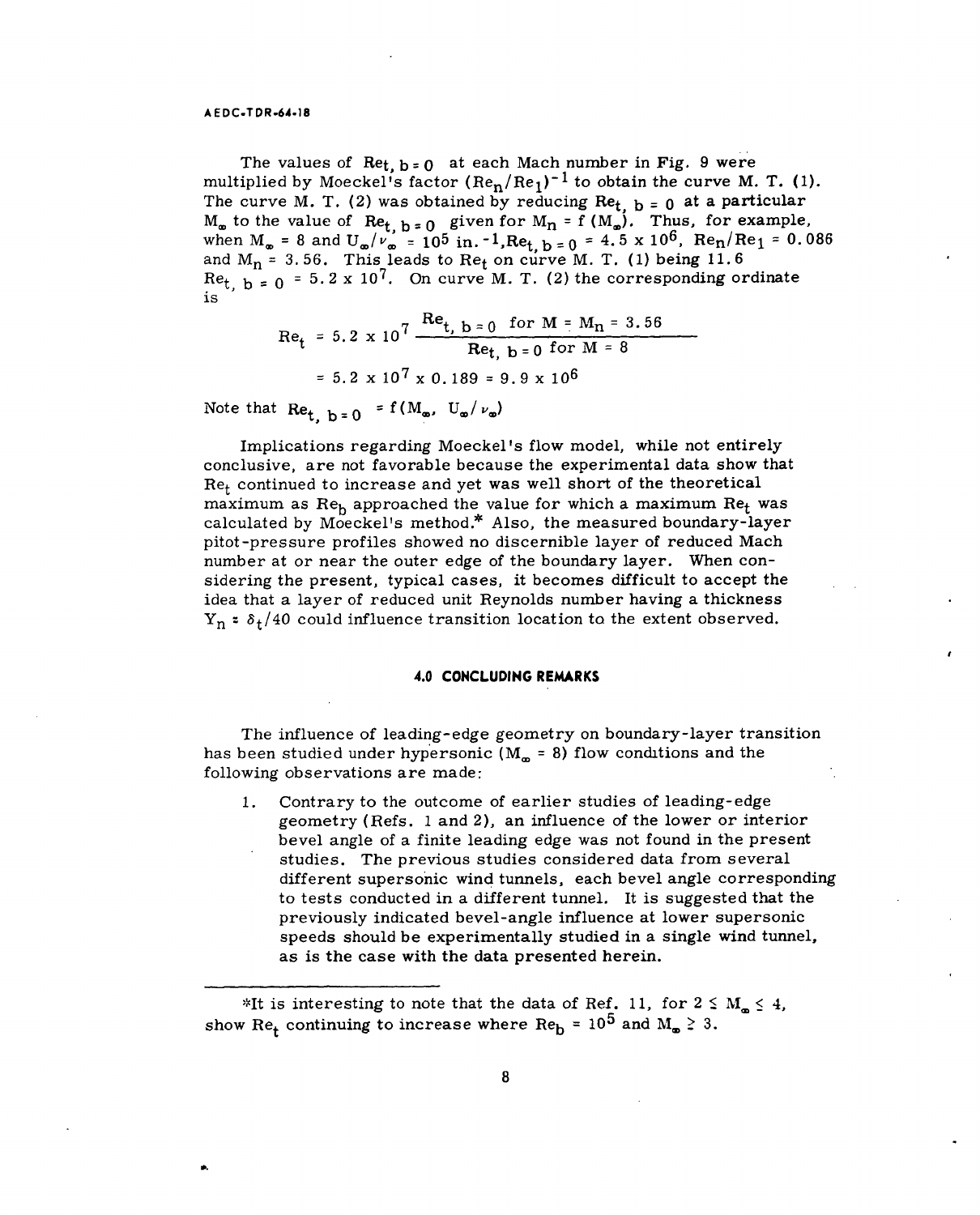- 2. In keeping with the previous studies at lower supersonic speeds, the data for  $M_{\odot}$  = 8 indicate an incremental increase in transition Reynolds number which is, for a given Mach number, a function only of a Reynolds number based on the leading-edge thickness.
- 3. An approximation to "sharp" or "aerodynamic" flat-plate transition Reynolds numbers is obtained by extrapolation of the present data to zero bluntness Reynolds number, and, again in keeping with the previous studies, a unit Reynolds number influence on the transition Reynolds number remains.
- 4. Comparison of the leading-edge bluntness influences derived from the present Mach 8 and previous Mach 3 to 5 data with the theoretical flow model according to Moeckel indicates qualitative agreement; however, the quantitative influence of Mach number is not predicted by Moeckel's theory. Whether Moeckel's hypothesis that the change in transition Reynolds number caused by leading-edge bluntness is due entirely to a reduced local unit Reynolds number or whether more subtle changes in the stability of the laminar boundary layer are effected by slight leading-edge bluntness cannot be established at the present time. Thus, data presented in the form of Fig. 8 appear to offer the better means now available for evaluating the effect of small degrees of leading-edge bluntness.

#### **REFERENCES**

- 1. Potter, **J.** Leith and Whitfield, Jack D. "Effects of Slight Nose Bluntness and Roughness on Boundary-Layer Transition in Supersonic Flows." Journal of Fluid Mechanics, Vol. 12, Part 4, pp. 501-535, April 1962.
- 2. Potter, J. Leith and Whitfield, Jack D. "Effects of Unit Reynolds Number, Nose Bluntness, and Roughness on Boundary Layer Transition. " AEDC-TR-60-5, March 1960.
- 3. Potter, J. Leith and Durand, Jack A. "Analysis of Very Thick Laminar Boundary Layers in Axisymmetric High-Speed Fluid Flow. " Developments in Theoretical and Applied Mechanics, Vol. **1,** Plenum Press, New York, **1963,** pp. 341-360.
- 4. Rogers, Ruth H. "Boundary Layer Development in Supersonic Shear Flow." AGARD Rept. 269, April 1960.

· 小安田上の海の御堂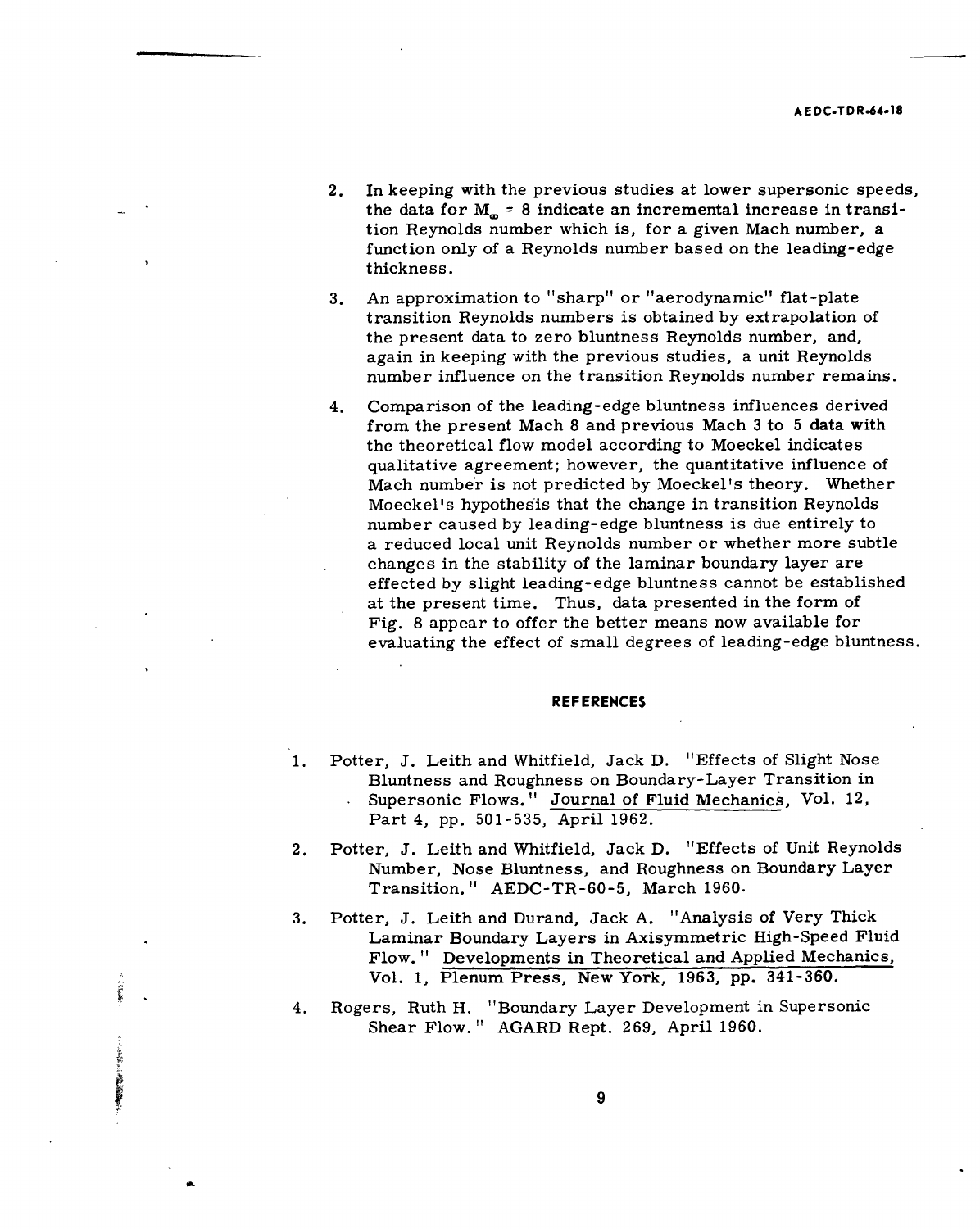$\bullet$ 

- **5.** Brinich,\_ Paul F. and Sands, Norman. "Effect of Bluntness on Transition for a Cone and a Hollow Cylinder at Mach **3. 1."** NACA TN 3979, May **1957.**
- 6. Sivells, James C. "Operational Experience with a 50-Inch Diameter Mach 8 Tunnel. " Paper presented at STA-AGARD Wind Tunnel and Model Testing Panel, Marseille, France, 1959.
- 7. Bertram, Mitchel H. "Exploratory Investigation of Boundary-Layer Transition on a Hollow Cylinder at a Mach Number of 6. 9." NACA TR 1313, 1957. (Supersedes NACA TN 3546, 1959.)
- 8. Brinich, Paul F. and Diaconis, Nick S. "Boundary-Layer Development and Skin Friction at Mach 3. 05. " NACA TN 2742, July 1952.
- 9. Moeckel, W. E. "Some Effects of Bluntness on Boundary-Layer Transition and Heat Transfer at Supersonic Speeds." NACA TN 3653, March 1956.
- 10. Cohen, C. B. and Reshotko, E. "The Compressible Laminar Boundary Layer with Heat Transfer and Arbitrary Pressure Gradient." NACA Report 1294, 1956.
- 11. Jillie, Don W. and Hopkins, E. J. "Effects of Mach Number, Leading-Edge Bluntness, and Sweep on Boundary-Layer Transition on a Flat Plate. " NASA TN D-1071, September 1961.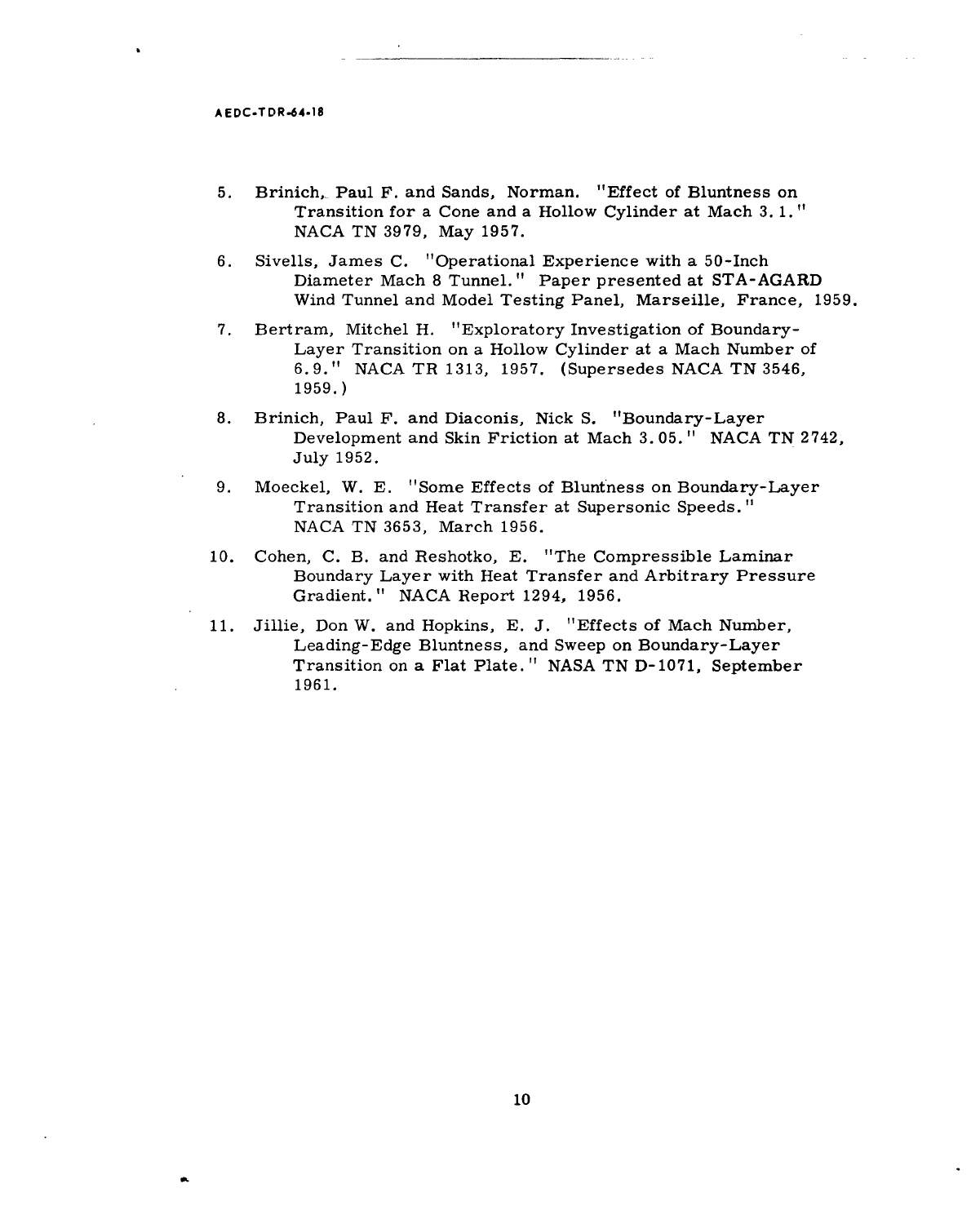#### **AEDC.TDR-64-18**



 $\mathbf{V}_{\text{in}}$  ,  $\mathbf{V}_{\text{in}}$  ,  $\mathbf{V}_{\text{in}}$ 

**a. The 6\*in.-diam, Hollow Cylinder Model**



**b. Enlarged Photograph of Cross Section of Typical Model Leading Edge**

Fig. **1** Typical **Models**

 $\cdot$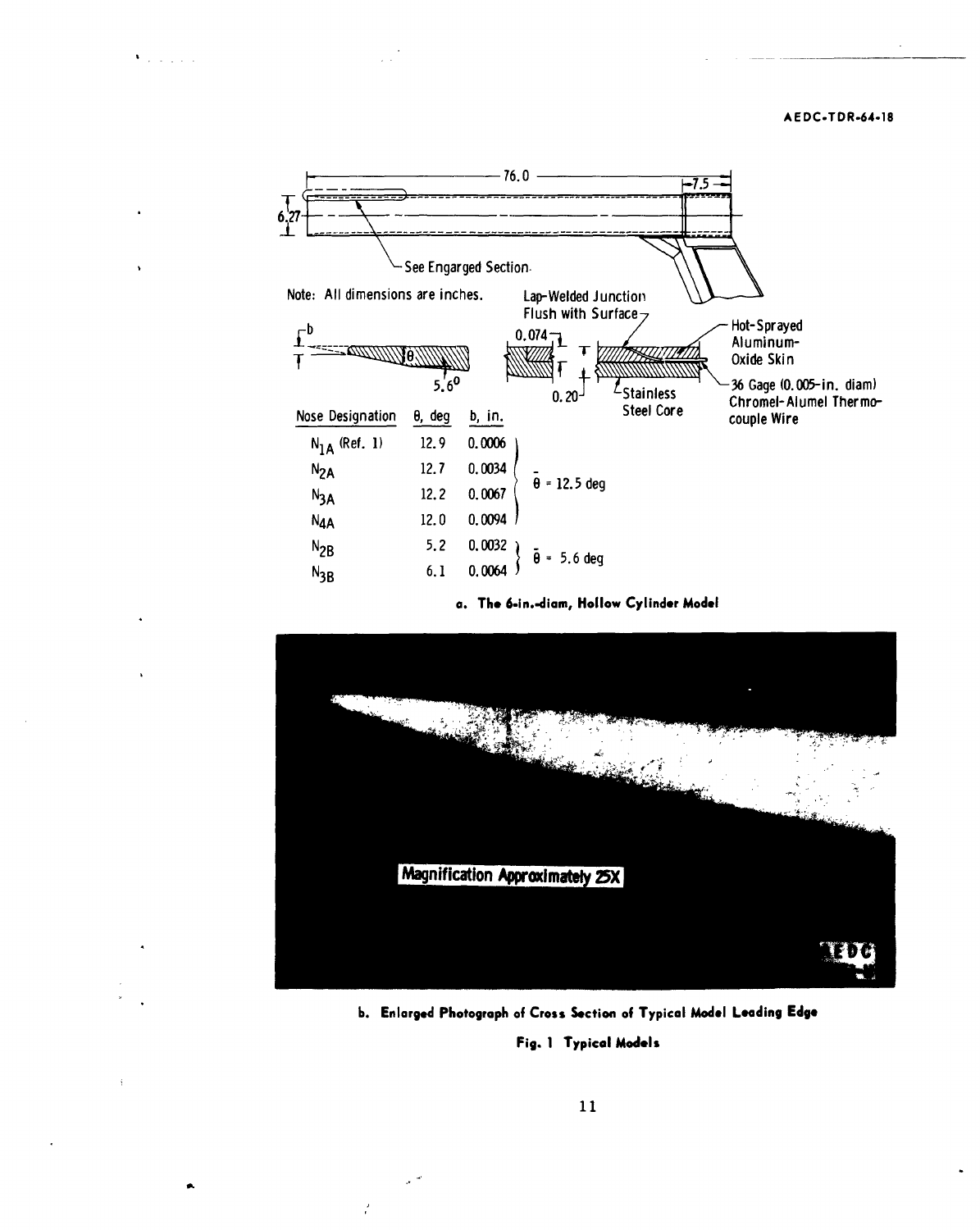ł



Fig. 2 Typical Data Showing Location of Boundary-Layer Transition on Hollow Cylinder at  $M_{\sim} = 8$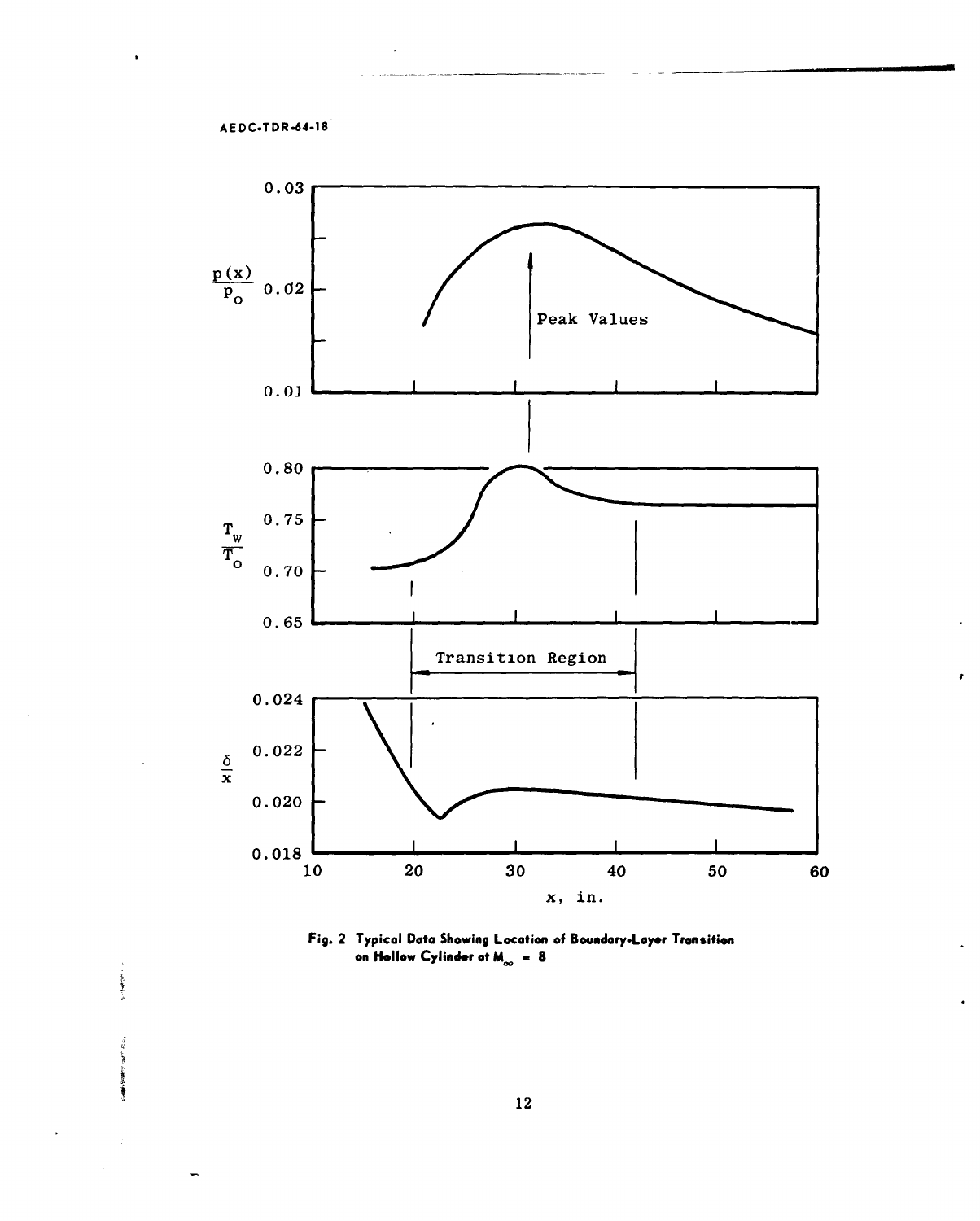

**Fig. 3** Reynolds Number of Transition on Hollow Cylinder at  $M_{\infty} = 8$  with b = 0.0006 in. and  $\overline{\theta} = 12.5$  deg

**13**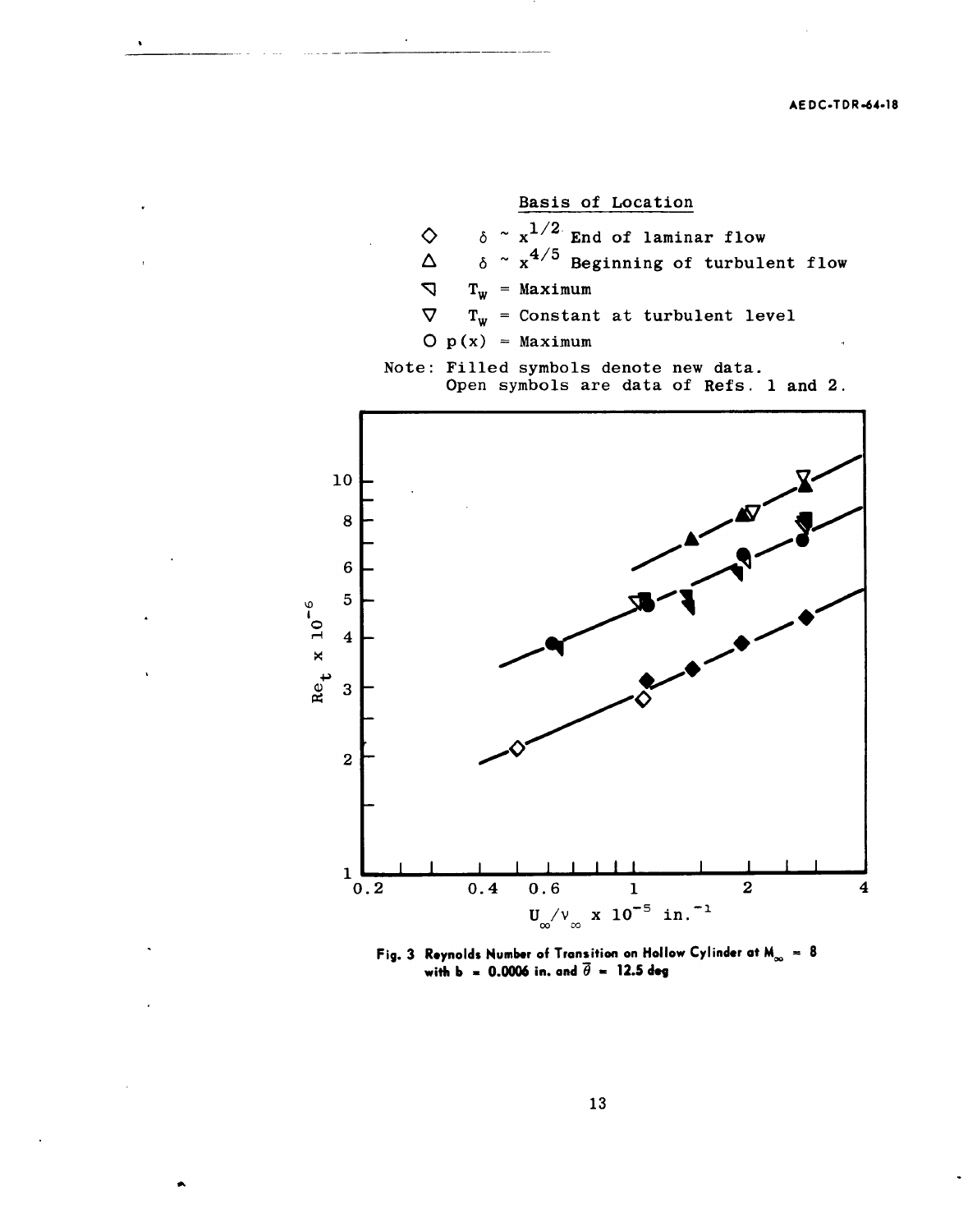$\mathfrak{t}$ 



Fig. 4 Basic Data Showing **Re,** as **a** Function of **U./izo** and **b** for  $M_{\infty}$  = 8 and  $\overline{\theta}$  = 12.5 deg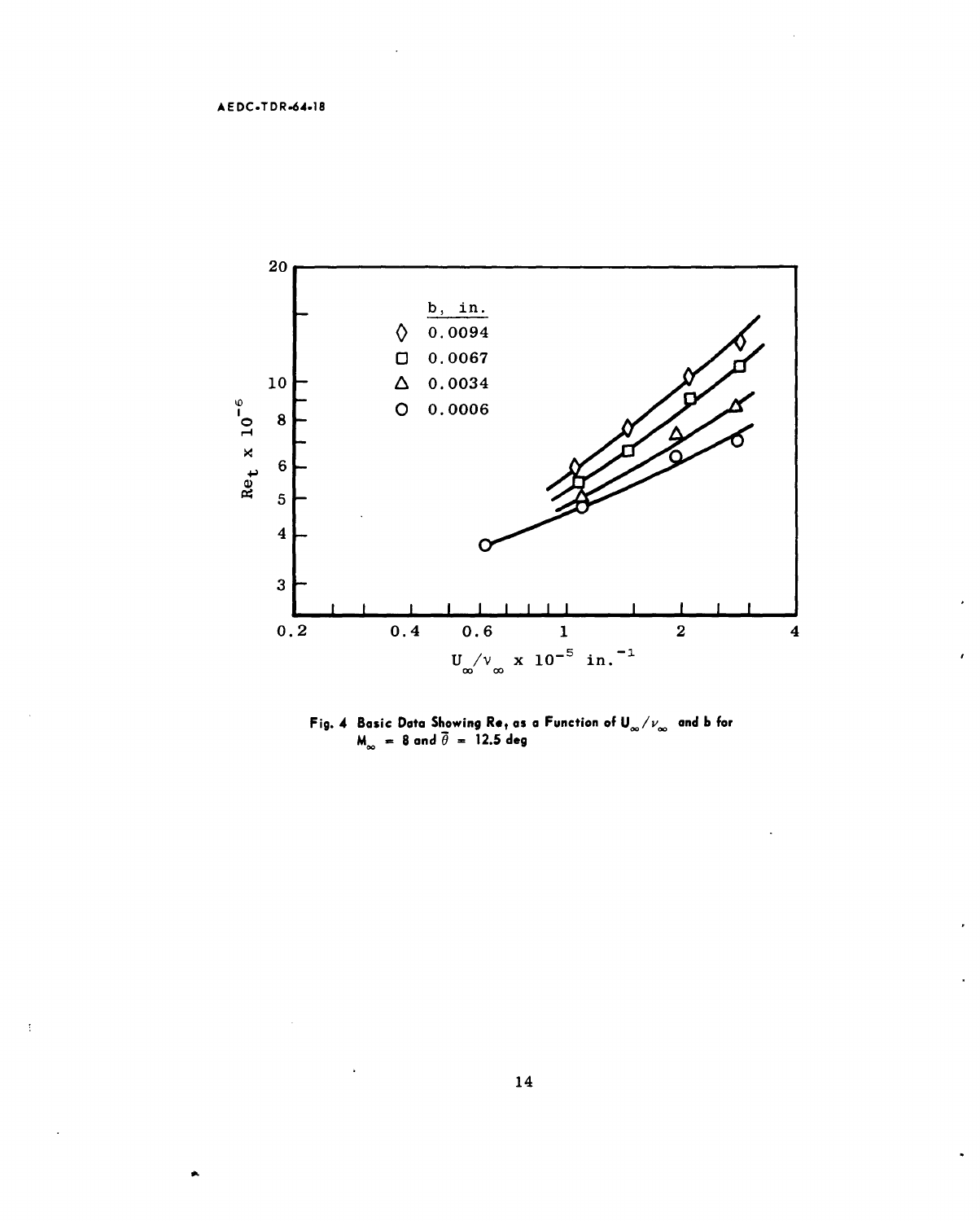

Fig. **5** Basic Data Showing Rot as **a** Function of **U./v.** and **b** for  $= 8$  and  $\overline{\theta} = 5.6$  deg

**15**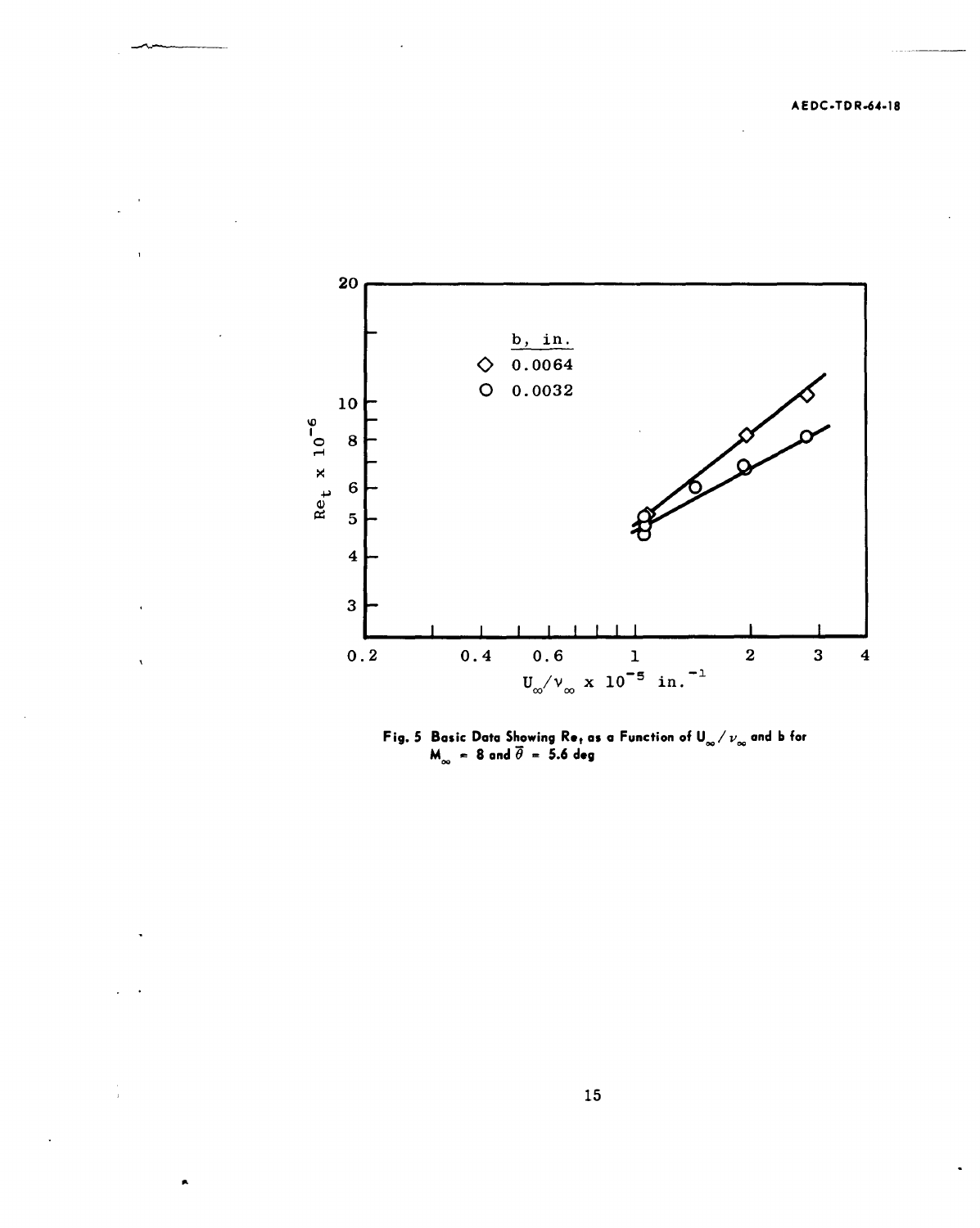$\pmb{\lambda}$ 

jŅ,



**Fig. 6 Bluntness Reynolds Number Influence** for Various Unit **Reynolds Numbers**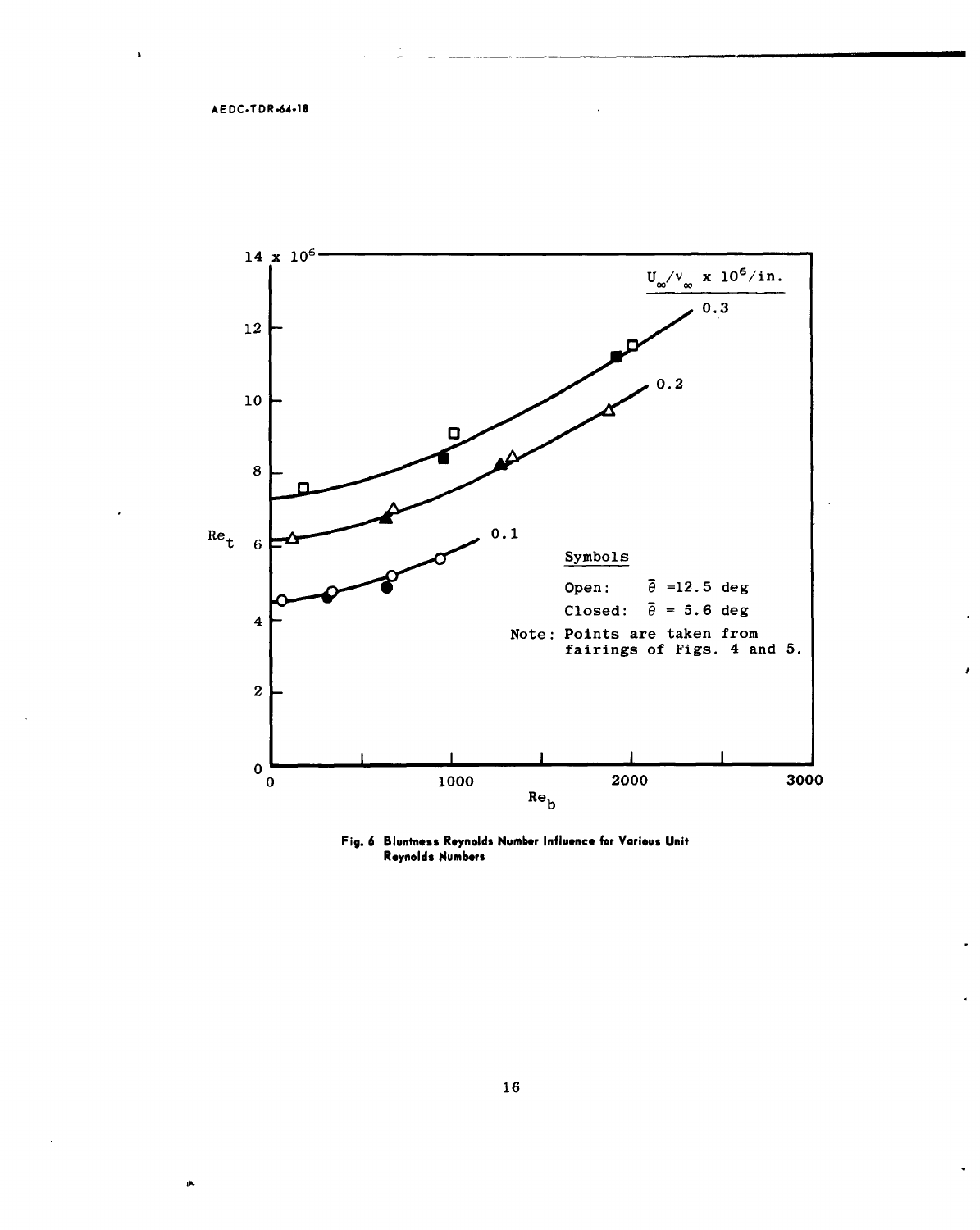AEOC-TDR-64-18



Fig. 7 Unit Reynolds Num<del>ber</del> Effect for Various Mach Numbers **as Re,-0**

「大きくのかい

**17**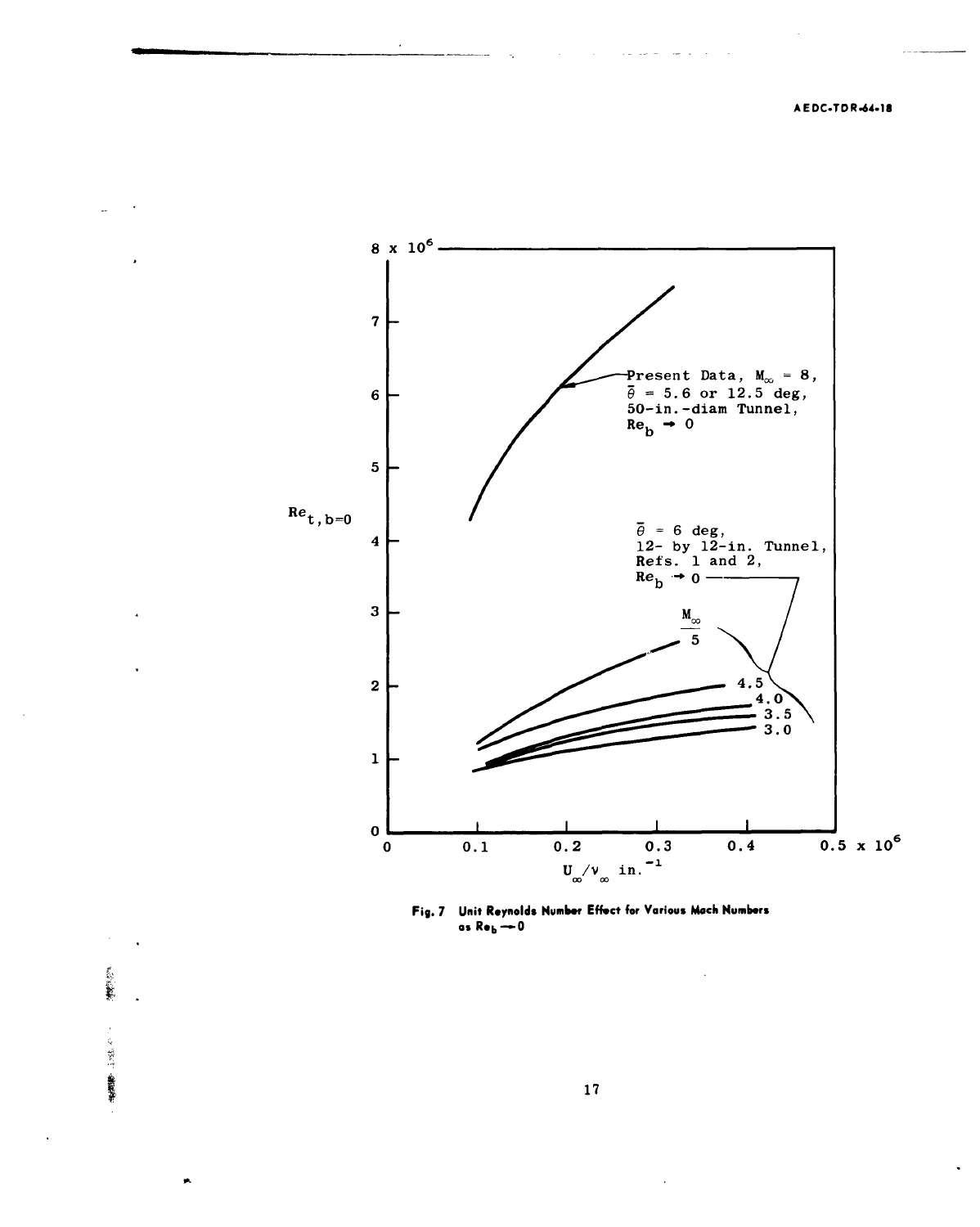$\bullet$ 



**Fig. 8 Transition Reynolds Number Increase as a Function of Bluntness Reynolds Number**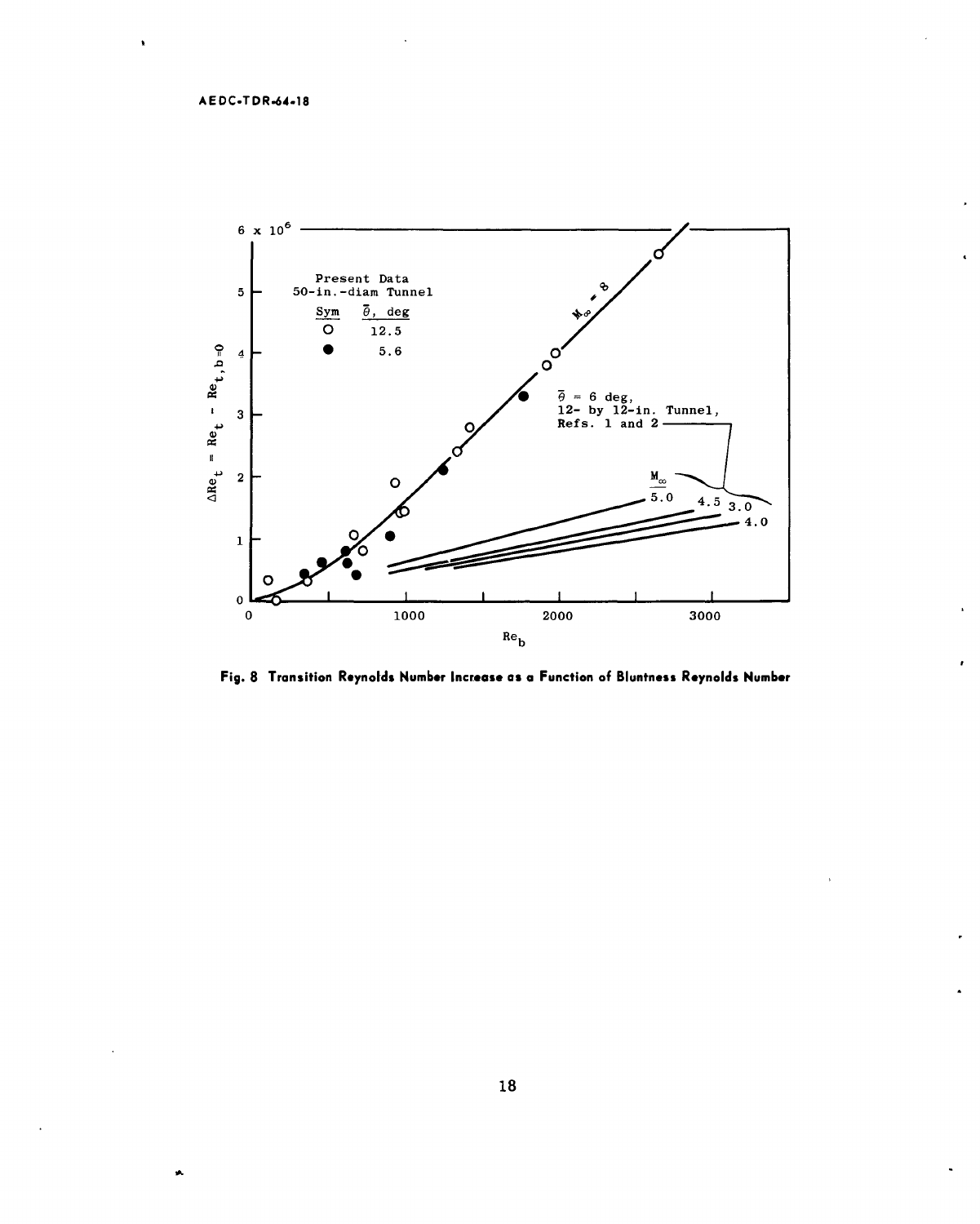- **E.** D.  $(Re_h = 0)$  Experimental data extrapolated to  $Re_h = 0$ 
	- $\bar{\theta} \approx 6$  deg, Refs. 1 or 2, experiment
	- $\bar{\theta}$   $\approx$  5.6 or 12.5 deg, present experiment
- M. T. (1) Moeckel theory for maximum effect of bluntness (Ref. 9) using experimental data of Refs. 1 and this report for  $Re_t$ ,  $b=0$
- M. T. (2) As in M. T. (1) but with reduced local Mach number,  $M_n$ , replacing  $M_n$  in determining Re<sub>t, b=0</sub>

Shaded bars indicate experimental data for  $0 < Re_b < 3000$ 



**Fig. 9 Comparison of Experiment and Theory for Mach Number Influence on Bluntness Effect**